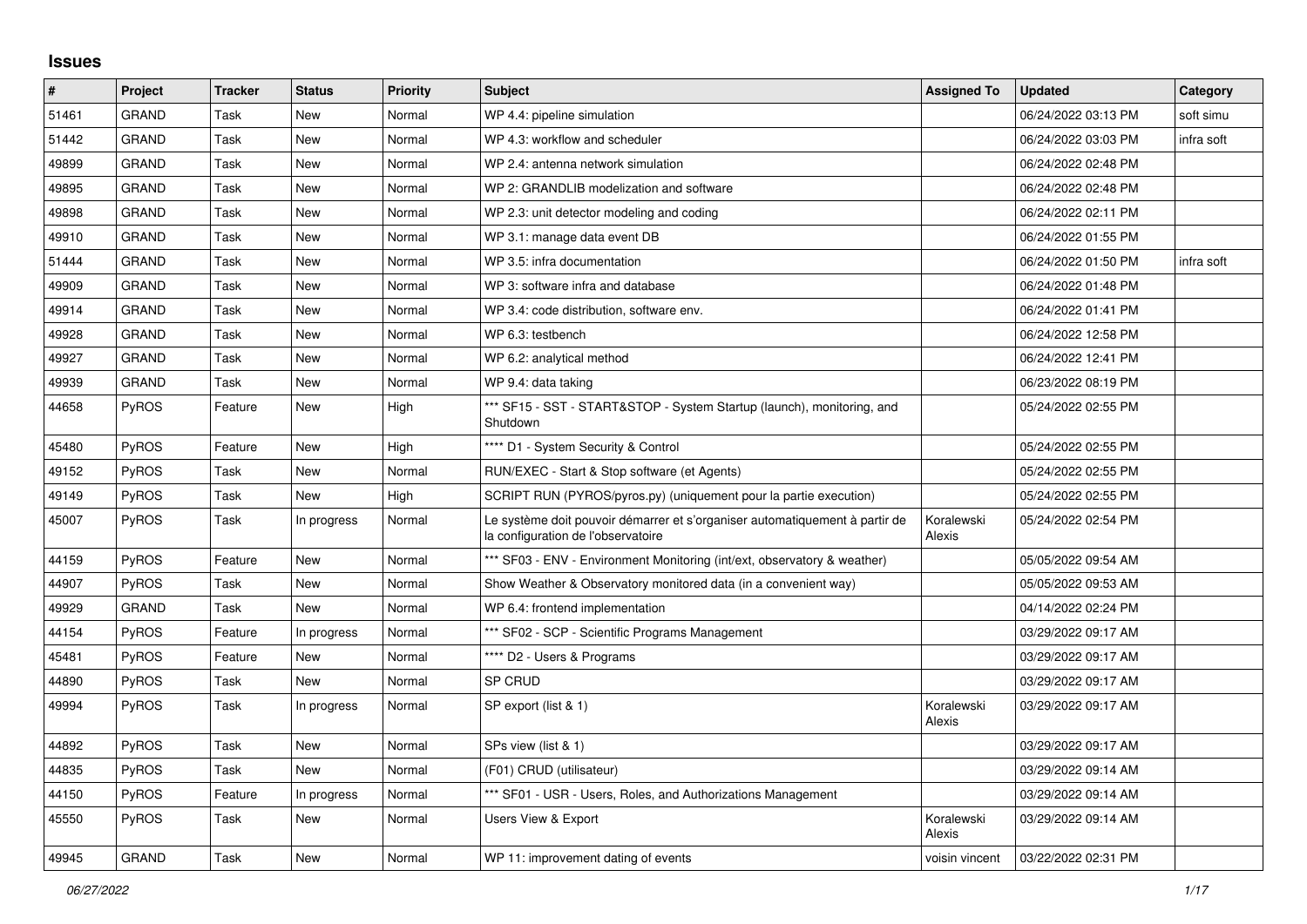| $\vert$ # | Project      | <b>Tracker</b> | <b>Status</b> | <b>Priority</b> | <b>Subject</b>                                 | <b>Assigned To</b>   | <b>Updated</b>      | Category |
|-----------|--------------|----------------|---------------|-----------------|------------------------------------------------|----------------------|---------------------|----------|
| 49936     | <b>GRAND</b> | Task           | New           | Normal          | WP 9.1: detector design adaptation             |                      | 03/21/2022 03:18 PM |          |
| 49926     | <b>GRAND</b> | Task           | New           | Normal          | WP 6.1: neuronal network method                |                      | 03/21/2022 01:40 PM |          |
| 49930     | <b>GRAND</b> | Task           | New           | Normal          | WP 7: second level trigger (SLT)               |                      | 03/21/2022 10:28 AM |          |
| 49925     | <b>GRAND</b> | Task           | New           | Normal          | WP 6: first level trigger (FLT)                |                      | 03/21/2022 10:28 AM |          |
| 49934     | <b>GRAND</b> | Task           | New           | Normal          | WP 8.3: trigger evaluation                     |                      | 03/21/2022 10:28 AM |          |
| 49931     | <b>GRAND</b> | Task           | New           | Normal          | WP 8: data reconstruction study                |                      | 03/21/2022 10:28 AM |          |
| 49908     | <b>GRAND</b> | Task           | New           | Normal          | WP 1.3 : LPNHE WP coordination                 | Martineau<br>Olivier | 03/20/2022 05:35 PM |          |
| 49911     | <b>GRAND</b> | Task           | New           | Normal          | WP 3.2: calibration monotoring DB              |                      | 03/18/2022 05:13 PM |          |
| 49901     | <b>GRAND</b> | Task           | New           | Normal          | WP 2.6: common tools                           |                      | 03/18/2022 05:13 PM |          |
| 49924     | <b>GRAND</b> | Task           | New           | Normal          | WP 5.2: noise event selection                  |                      | 03/18/2022 05:13 PM |          |
| 49922     | <b>GRAND</b> | Task           | New           | Normal          | WP 5.4: reconstruction                         |                      | 03/18/2022 05:13 PM |          |
| 49923     | <b>GRAND</b> | Task           | New           | Normal          | WP 5.5: EAS selection                          |                      | 03/18/2022 05:13 PM |          |
| 49918     | <b>GRAND</b> | Task           | New           | Normal          | WP 5: GP 13/100 experimental DB analysis       |                      | 03/18/2022 05:13 PM |          |
| 49905     | <b>GRAND</b> | Task           | New           | Normal          | WP 1: GRAND management                         |                      | 03/18/2022 05:13 PM |          |
| 49919     | <b>GRAND</b> | Task           | New           | Normal          | WP 5.1: data taking                            |                      | 03/18/2022 05:13 PM |          |
| 49921     | <b>GRAND</b> | Task           | New           | Normal          | WP 5.3: calibration                            |                      | 03/18/2022 05:13 PM |          |
| 49906     | <b>GRAND</b> | Task           | New           | Normal          | WP 1.1: finance                                |                      | 03/18/2022 05:13 PM |          |
| 49903     | <b>GRAND</b> | Task           | New           | Normal          | WP 2.8: detector calibration                   |                      | 03/18/2022 05:13 PM |          |
| 49904     | <b>GRAND</b> | Task           | New           | Normal          | WP 2.9: detector monotoring                    |                      | 03/18/2022 05:13 PM |          |
| 49896     | <b>GRAND</b> | Task           | New           | Normal          | WP 2.1: software architecture and optimization |                      | 03/18/2022 05:13 PM |          |
| 49902     | <b>GRAND</b> | Task           | New           | Normal          | WP 2.7: code quality and documentation         | Colley<br>Jean-Marc  | 03/18/2022 05:13 PM |          |
| 49942     | <b>GRAND</b> | Task           | New           | Normal          | WP 10.1: deployment                            |                      | 03/18/2022 04:45 PM |          |
| 49943     | <b>GRAND</b> | Task           | New           | Normal          | WP 10.2: data taking                           |                      | 03/18/2022 04:45 PM |          |
| 49944     | <b>GRAND</b> | Task           | New           | Normal          | WP 10.3: data analysis                         |                      | 03/18/2022 04:45 PM |          |
| 49941     | <b>GRAND</b> | Task           | New           | Normal          | WP 10: GP 300 setup                            |                      | 03/18/2022 04:45 PM |          |
| 49932     | <b>GRAND</b> | Task           | New           | Normal          | WP 8.1: SLT info definition                    |                      | 03/18/2022 04:39 PM |          |
| 49933     | <b>GRAND</b> | Task           | New           | Normal          | WP 8.2: final reconstruction                   |                      | 03/18/2022 04:39 PM |          |
| 49940     | <b>GRAND</b> | Task           | New           | Normal          | WP 9.5: data analysis                          |                      | 03/18/2022 03:35 PM |          |
| 49937     | GRAND        | Task           | New           | Normal          | WP 9.2: production detector adaptation         |                      | 03/18/2022 03:32 PM |          |
| 49938     | GRAND        | Task           | New           | Normal          | WP 9.3: deployment commissioning               |                      | 03/18/2022 03:27 PM |          |
| 49917     | <b>GRAND</b> | Task           | New           | Normal          | WP 4.2: validation                             |                      | 03/18/2022 03:08 PM |          |
| 49916     | GRAND        | Task           | New           | Normal          | WP 4.1: production, storing & management       |                      | 03/18/2022 03:06 PM |          |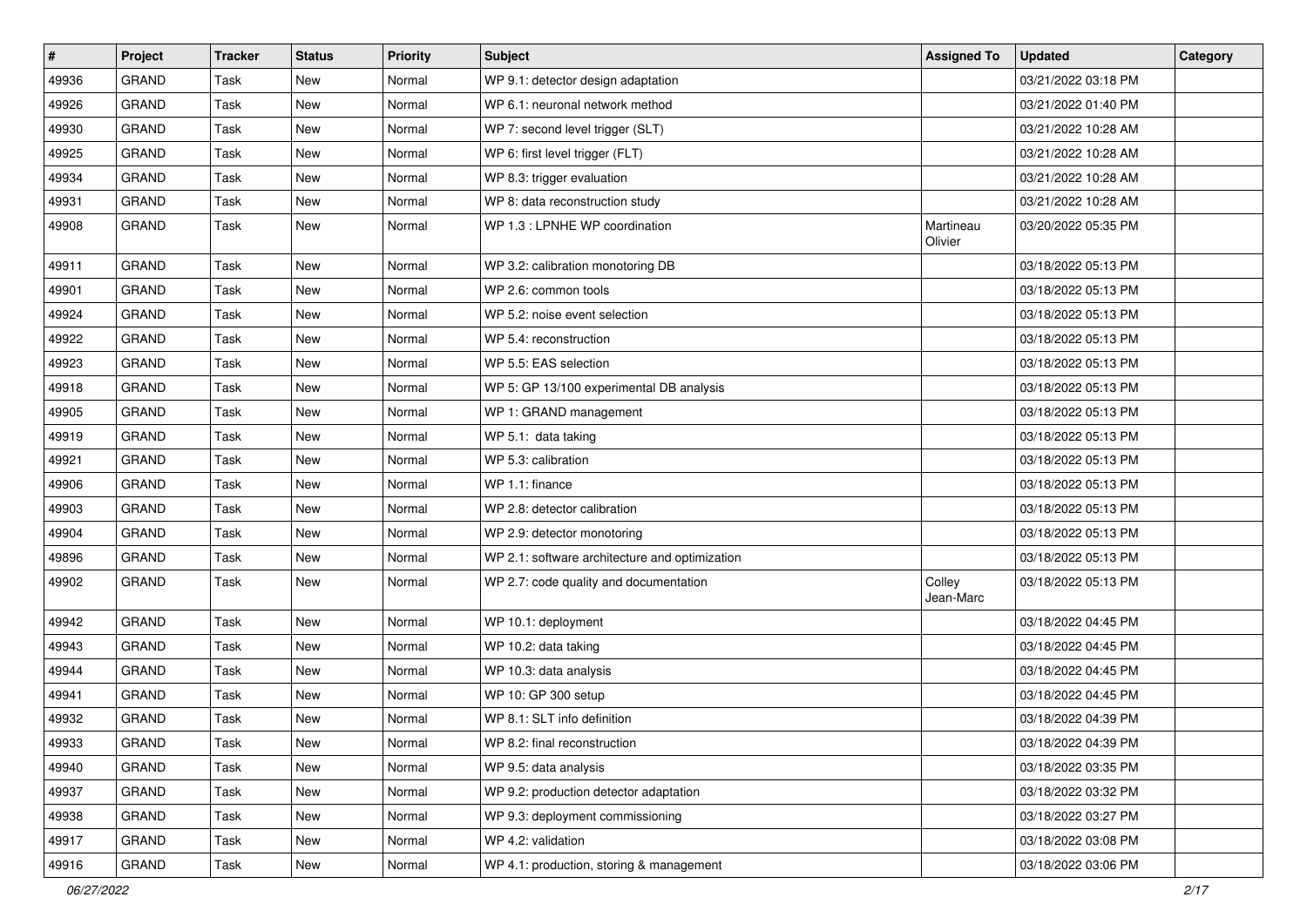| $\sharp$ | Project      | <b>Tracker</b> | <b>Status</b> | Priority | <b>Subject</b>                                                                                                                   | <b>Assigned To</b> | <b>Updated</b>      | Category |
|----------|--------------|----------------|---------------|----------|----------------------------------------------------------------------------------------------------------------------------------|--------------------|---------------------|----------|
| 49912    | <b>GRAND</b> | Task           | New           | Normal   | WP 3.3: manage software infra : CI, quality, DB engine                                                                           |                    | 03/18/2022 03:03 PM |          |
| 49900    | <b>GRAND</b> | Task           | New           | Normal   | WP 2.5: reconstruction method                                                                                                    |                    | 03/18/2022 02:57 PM |          |
| 49897    | <b>GRAND</b> | Task           | New           | Normal   | WP 2.2: input output format fie                                                                                                  |                    | 03/18/2022 12:22 AM |          |
| 49935    | <b>GRAND</b> | Task           | New           | Normal   | WP 9: Nancay setup                                                                                                               |                    | 03/18/2022 12:20 AM |          |
| 49915    | <b>GRAND</b> | Task           | New           | Normal   | WP 4: Creating GRAND simulation                                                                                                  |                    | 03/18/2022 12:20 AM |          |
| 44721    | <b>PyROS</b> | Feature        | New           | Normal   | *** GF4 - QUAL - Quality & Tests - High level tests (integration & functional),<br>plan tests, validation des exigences (qualif) |                    | 03/16/2022 04:55 PM |          |
| 45485    | <b>PyROS</b> | Feature        | <b>New</b>    | High     | **** D0 - GENERAL, ADMINISTRATIVE & TECHNICAL                                                                                    |                    | 03/16/2022 04:53 PM |          |
| 49890    | <b>PyROS</b> | Task           | New           | Normal   | Global Start & Stop (safe)                                                                                                       |                    | 03/16/2022 04:52 PM |          |
| 44659    | PyROS        | Feature        | New           | Normal   | *** GF3 - INFRA - Hardware, Operating System, Network, Security & Safety                                                         |                    | 03/16/2022 04:51 PM |          |
| 49889    | <b>PyROS</b> | Task           | New           | Normal   | Backup                                                                                                                           |                    | 03/16/2022 04:49 PM |          |
| 49888    | PyROS        | Task           | New           | Normal   | Firewall                                                                                                                         |                    | 03/16/2022 04:48 PM |          |
| 49887    | PyROS        | Task           | New           | Normal   | Hardware                                                                                                                         |                    | 03/16/2022 04:47 PM |          |
| 49886    | PyROS        | Task           | New           | Normal   | System watch (Nagios, )                                                                                                          |                    | 03/16/2022 04:47 PM |          |
| 49885    | PyROS        | Task           | New           | Normal   | Network                                                                                                                          |                    | 03/16/2022 04:46 PM |          |
| 48279    | PyROS        | Task           | New           | Normal   | General LOGGING (fichiers texte, écran en mode debug)                                                                            |                    | 03/16/2022 04:45 PM |          |
| 45153    | <b>PyROS</b> | Story          | New           | Normal   | REQ-051 Sécurité des systèmes informatique (SSI)                                                                                 |                    | 03/16/2022 04:44 PM |          |
| 45126    | <b>PyROS</b> | Story          | New           | Normal   | REQ-048 sauvegarde des données brutes                                                                                            |                    | 03/16/2022 04:43 PM |          |
| 45154    | <b>PyROS</b> | Story          | New           | Normal   | REQ-070 SSI 010 Spécifications techniques SSI                                                                                    |                    | 03/16/2022 04:42 PM |          |
| 45135    | <b>PyROS</b> | Story          | New           | Normal   | REQ-050 SURETE 260 Système informatique (SSI)                                                                                    |                    | 03/16/2022 04:42 PM |          |
| 45130    | <b>PyROS</b> | Story          | New           | Normal   | REQ-047 SURETE_240 Sauvegarde des données brutes                                                                                 |                    | 03/16/2022 04:42 PM |          |
| 45128    | PyROS        | Story          | New           | Normal   | REQ-045 SECURITE_200 Système d'alerte                                                                                            |                    | 03/16/2022 04:42 PM |          |
| 45129    | <b>PyROS</b> | Story          | New           | Normal   | REQ-046 SURETE_210 Arrêt du système en cas de condition<br>météorologiques défavorables                                          |                    | 03/16/2022 04:42 PM |          |
| 45103    | <b>PyROS</b> | Story          | New           | Normal   | REQ-033 SURETE_050 Prise en compte de la météo                                                                                   |                    | 03/16/2022 04:42 PM |          |
| 45101    | <b>PyROS</b> | Story          | New           | Normal   | REQ-034 SURETE_080 Coupure électrique                                                                                            |                    | 03/16/2022 04:42 PM |          |
| 45184    | <b>PyROS</b> | Story          | New           | Normal   | REQ-111 Mise en sécurité automatique en cas de cyclone                                                                           |                    | 03/16/2022 04:38 PM |          |
| 44811    | <b>PyROS</b> | Story          | New           | Normal   | *** REQ-100 FROM CCTP TAROT-NC & MEETINGS                                                                                        |                    | 03/16/2022 04:38 PM |          |
| 44814    | PyROS        | Story          | New           | Normal   | REQ-101 Logs                                                                                                                     |                    | 03/16/2022 04:38 PM |          |
| 45175    | PyROS        | Story          | New           | Normal   | REQ-102 Surveillance et sécurisation de la BD                                                                                    |                    | 03/16/2022 04:38 PM |          |
| 45183    | <b>PyROS</b> | Story          | New           | Normal   | REQ-110 Arrêt et redémarrage automatique en cas de coupure électrique                                                            |                    | 03/16/2022 04:38 PM |          |
| 45131    | PyROS        | Story          | New           | Normal   | REQ-049 SURETE_250 Transfert des données                                                                                         |                    | 03/16/2022 04:16 PM |          |
| 49878    | PyROS        | Task           | New           | Normal   | SF02-SCP integration - Lancement auto de l'agent de gestion du SP lifecycle                                                      |                    | 03/16/2022 10:37 AM |          |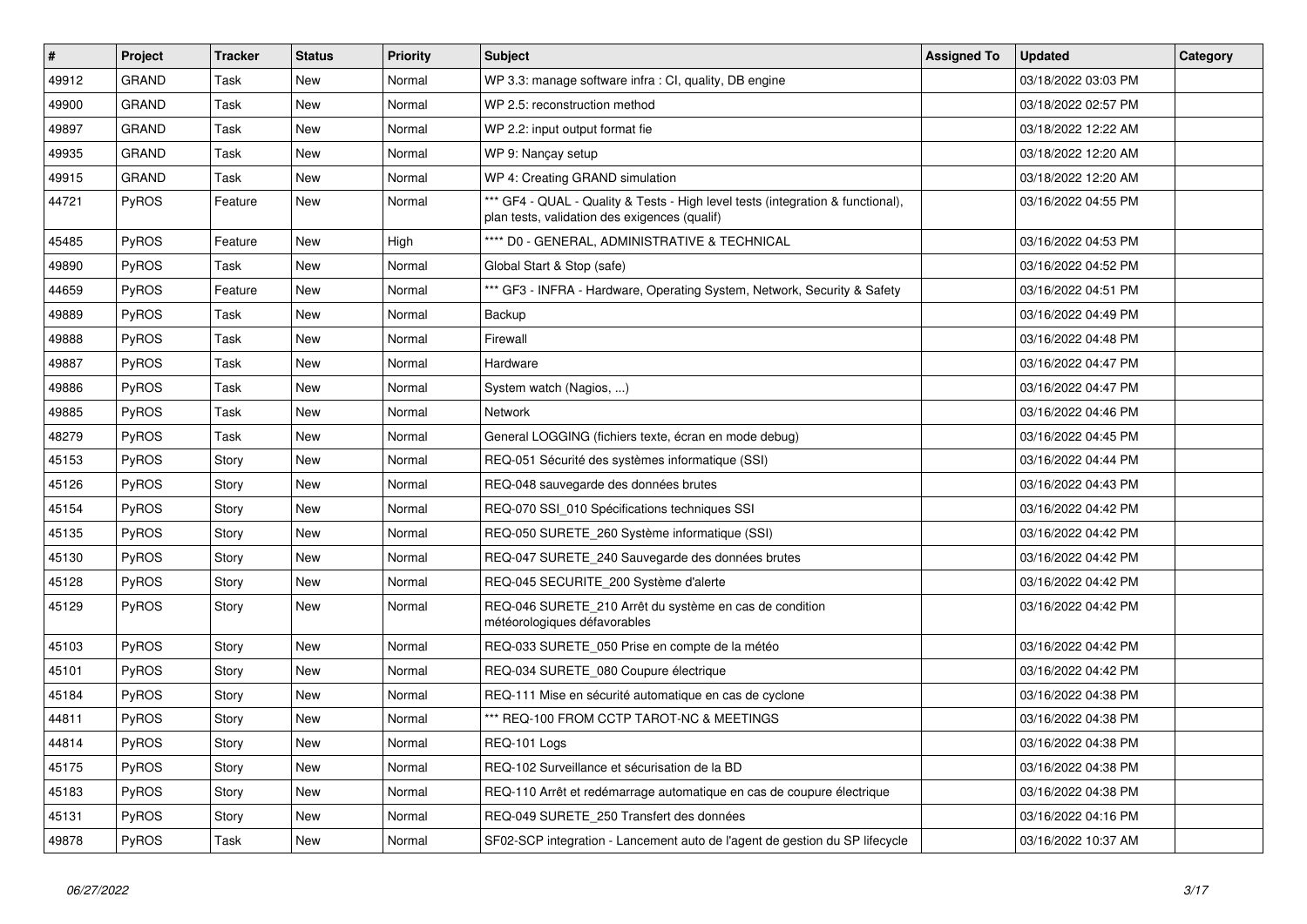| #     | Project | <b>Tracker</b> | <b>Status</b> | <b>Priority</b> | <b>Subject</b>                                                                                                      | <b>Assigned To</b>     | <b>Updated</b>      | Category |
|-------|---------|----------------|---------------|-----------------|---------------------------------------------------------------------------------------------------------------------|------------------------|---------------------|----------|
| 44163 | PyROS   | Feature        | New           | Normal          | *** SF09 - CMC - Command Control - Telescope & Instruments Control &<br>Monitoring (DeviceController, AgentDevice)  |                        | 03/16/2022 07:28 AM |          |
| 45483 | PyROS   | Feature        | New           | High            | **** D4 - Images production (L0)                                                                                    |                        | 03/16/2022 07:28 AM |          |
| 49876 | PyROS   | Task           | New           | Normal          | Guitastro integration                                                                                               |                        | 03/16/2022 07:28 AM |          |
| 49875 | PyROS   | Task           | <b>New</b>    | Normal          | (classic) Installation Guitastro & dependencies                                                                     |                        | 03/16/2022 07:27 AM |          |
| 44168 | PyROS   | Task           | New           | High            | (GF2) INSTALL & DEPLOY                                                                                              |                        | 03/16/2022 07:27 AM |          |
| 44148 | PyROS   | Feature        | <b>New</b>    | High            | *** GF2 - INST - Config, Install, udpate, deploy (IRAP, CNES, TAROT)                                                |                        | 03/16/2022 07:27 AM |          |
| 48271 | PyROS   | Task           | New           | High            | CLASSIC installation (with venv)                                                                                    |                        | 03/16/2022 07:27 AM |          |
| 49874 | PyROS   | Task           | New           | Normal          | (docker) Installation Guitastro & dependencies                                                                      |                        | 03/16/2022 07:26 AM |          |
| 44170 | PyROS   | Task           | In progress   | High            | <b>DOCKER</b> installation                                                                                          | Koralewski<br>Alexis   | 03/16/2022 07:24 AM |          |
| 44165 | PyROS   | Feature        | New           | Normal          | *** SF16 - DSH - General monitoring : Dashboard (website)                                                           |                        | 03/15/2022 11:26 PM |          |
| 49541 | PyROS   | Task           | New           | Normal          | API REST (scripting du website via script pyros_api.py)                                                             | Koralewski<br>Alexis   | 03/15/2022 11:26 PM |          |
| 45552 | PyROS   | Task           | <b>New</b>    | Normal          | General configuration integration                                                                                   |                        | 03/15/2022 11:15 PM |          |
| 49871 | PyROS   | Task           | New           | Normal          | Config par défaut (à définir)                                                                                       |                        | 03/15/2022 11:11 PM |          |
| 49210 | PyROS   | Task           | New           | Normal          | <b>CONFIGURATION GENERALE</b>                                                                                       |                        | 03/15/2022 11:11 PM |          |
| 49870 | PyROS   | Task           | <b>New</b>    | Normal          | Config générale : logo, pagination, couleurs, options générales, options par<br>feature,                            |                        | 03/15/2022 11:11 PM |          |
| 49872 | PyROS   | Task           | New           | Normal          | Restauration de la config par défaut                                                                                |                        | 03/15/2022 11:10 PM |          |
| 49125 | PyROS   | Task           | <b>New</b>    | Normal          | SF05-SEQ integration                                                                                                |                        | 03/15/2022 11:03 PM |          |
| 44661 | PyROS   | Feature        | New           | Normal          | *** SF13 - IAF - Images Fetching (quicklook & download)                                                             |                        | 03/15/2022 04:49 PM |          |
| 44164 | PyROS   | Feature        | <b>New</b>    | Normal          | *** SF12 - IAN - Images Analysis (Triton)                                                                           |                        | 03/15/2022 04:48 PM |          |
| 44584 | PyROS   | Feature        | New           | Normal          | *** SF10 - CAL - Calibration (Dark/Bias/Flat)                                                                       |                        | 03/15/2022 04:48 PM |          |
| 44162 | PyROS   | Feature        | New           | High            | *** SF08 - EXE (SOX) - Observation Sequence (SO) eXecution                                                          |                        | 03/15/2022 04:46 PM |          |
| 44160 | PyROS   | Feature        | <b>New</b>    | Normal          | *** SF07 - PLN - Observation Sequences Planning & Scheduling                                                        |                        | 03/15/2022 04:46 PM |          |
| 44158 | PyROS   | Feature        | New           | Normal          | *** SF06 - ALR - Alerts Management                                                                                  |                        | 03/15/2022 04:46 PM |          |
| 44161 | PyROS   | Feature        | New           | High            | *** SF04 - SPV - System Coordination & Supervision : Majordome<br>(Conducting) (head)                               |                        | 03/15/2022 04:45 PM |          |
| 44514 | PyROS   | Feature        | New           | Normal          | *** SF11 - IPC - Images Processing (Grenouille)                                                                     | Klotz Alain            | 03/15/2022 04:44 PM |          |
| 44166 | PyROS   | Task           | New           | High            | (GF1) DOCUMENTATION                                                                                                 |                        | 03/04/2022 11:57 AM |          |
| 44343 | PyROS   | Task           | In progress   | High            | DOC TECHNIQUE (API) - Mettre en place une doc technique générée<br>automatiquement à partir du code source (Sphinx) | <b>Pallier Etienne</b> | 03/04/2022 11:57 AM |          |
| 44389 | PyROS   | Task           | New           | High            | (GF1) PROJECT MANAGEMENT (REDMINE FORGE) : Features, tasks,<br>gantt, kanban                                        |                        | 03/04/2022 11:56 AM |          |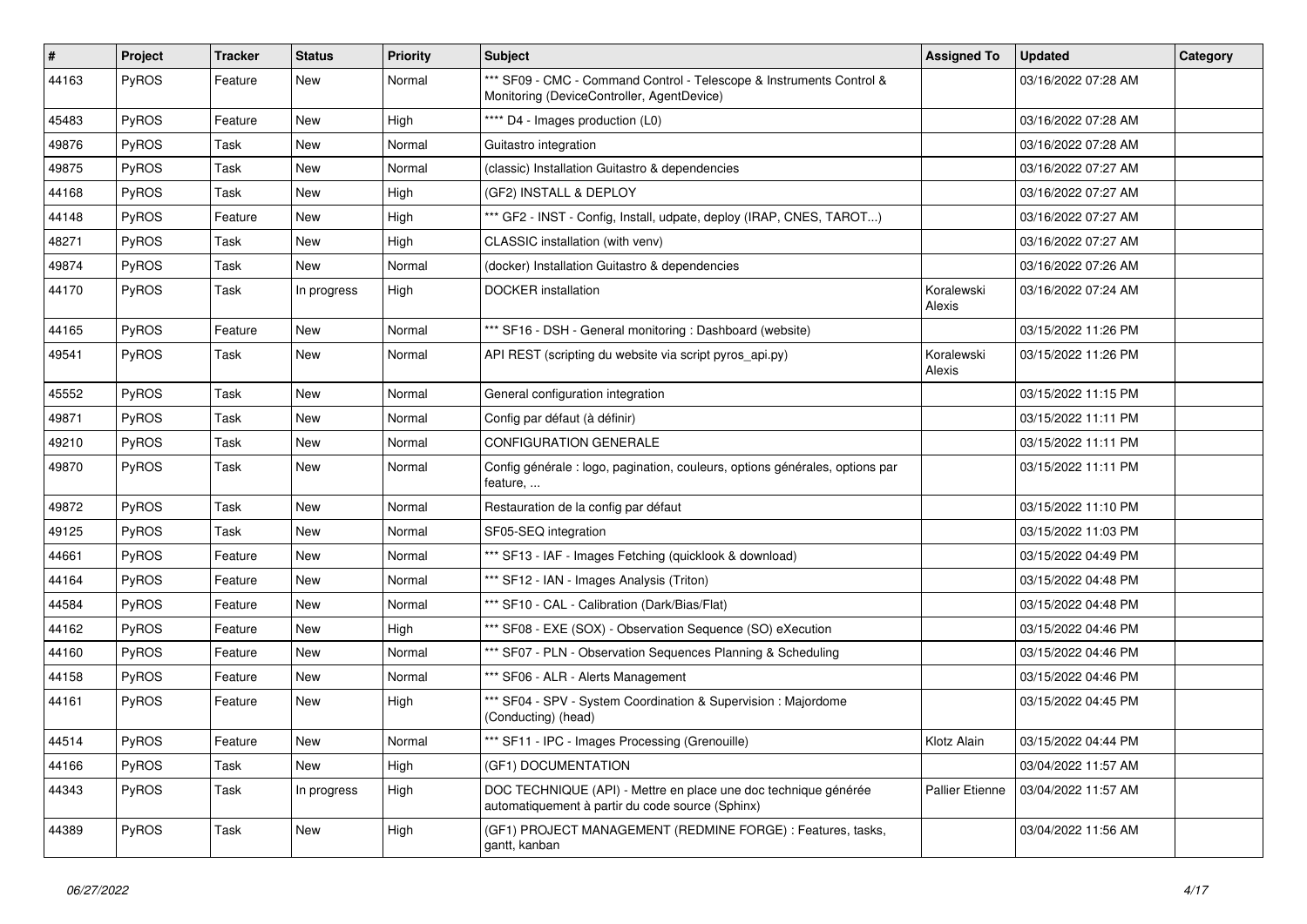| $\vert$ # | Project | <b>Tracker</b> | <b>Status</b> | <b>Priority</b> | Subject                                                                                | <b>Assigned To</b>   | <b>Updated</b>      | Category |
|-----------|---------|----------------|---------------|-----------------|----------------------------------------------------------------------------------------|----------------------|---------------------|----------|
| 49546     | PyROS   | Task           | In progress   | Normal          | Documentation (pyros_api)                                                              | Koralewski<br>Alexis | 02/24/2022 02:33 PM |          |
| 49545     | PyROS   | Task           | In progress   | Normal          | Script development (pyros_api)                                                         | Koralewski<br>Alexis | 02/24/2022 02:33 PM |          |
| 49543     | PyROS   | Task           | New           | Normal          | Users View (list & 1)                                                                  |                      | 02/23/2022 06:06 PM |          |
| 48270     | PyROS   | Task           | New           | Normal          | SCRIPT INSTALL/UPDATE (PYROS/pyros.py) (uniquement pour la partie<br>install & update) |                      | 02/23/2022 05:57 PM |          |
| 44932     | PyROS   | Task           | New           | Normal          | CREATE a Sequence (must be attached to a valid SP)                                     |                      | 02/23/2022 12:02 PM |          |
| 49250     | PyROS   | Task           | New           | Normal          | <b>CREATE/UPDATE Sequence</b>                                                          |                      | 02/23/2022 12:02 PM |          |
| 49258     | PyROS   | Task           | In progress   | Normal          | from IMPORT (upload) Seq (from yaml file)                                              | Koralewski<br>Alexis | 02/23/2022 12:02 PM |          |
| 47447     | PyROS   | Task           | New           | Normal          | (F05) ACTIONS (CRUD), VIEWS, and AUTHORIZATIONS                                        |                      | 02/23/2022 10:45 AM |          |
| 44153     | PyROS   | Feature        | New           | Normal          | *** SF05 - SEQ - Observation Sequences Management                                      | Koralewski<br>Alexis | 02/23/2022 10:45 AM |          |
| 48259     | PyROS   | Task           | In progress   | Normal          | EXPORT (Download) as a text file (YAML)                                                | Koralewski<br>Alexis | 02/23/2022 10:45 AM |          |
| 45181     | PyROS   | Story          | New           | Normal          | REQ-108 Pouvoir déposer dans différents systèmes de coordonnées                        |                      | 02/22/2022 04:38 PM |          |
| 44930     | PyROS   | Task           | New           | Normal          | (F05) TESTS & REQUIREMENTS to validate this feature                                    | Koralewski<br>Alexis | 02/22/2022 03:01 PM |          |
| 45482     | PyROS   | Feature        | New           | High            | **** D3 - Sequences submission & plannig                                               |                      | 02/22/2022 03:01 PM |          |
| 49251     | PyROS   | Task           | New           | Normal          | Test                                                                                   | Koralewski<br>Alexis | 02/22/2022 02:59 PM |          |
| 44940     | PyROS   | Task           | In progress   | Normal          | <b>UPDATE a Sequence</b>                                                               | Koralewski<br>Alexis | 02/22/2022 02:59 PM |          |
| 49478     | PyROS   | Task           | New           | Normal          | Test                                                                                   | Koralewski<br>Alexis | 02/22/2022 12:25 PM |          |
| 48250     | PyROS   | Task           | In progress   | Normal          | <b>DELETE</b>                                                                          | Koralewski<br>Alexis | 02/21/2022 03:38 PM |          |
| 49253     | PyROS   | Task           | New           | Normal          | READ 1 & list                                                                          |                      | 02/21/2022 03:21 PM |          |
| 49272     | PyROS   | Task           | In progress   | Normal          | <b>Tooltips</b>                                                                        | Koralewski<br>Alexis | 02/17/2022 01:59 PM |          |
| 49252     | PyROS   | Task           | New           | Normal          | <b>WEB FORM</b>                                                                        |                      | 02/17/2022 01:59 PM |          |
| 49262     | PyROS   | Task           | In progress   | Normal          | Sequence Validation                                                                    |                      | 02/03/2022 02:50 PM |          |
| 49162     | PyROS   | Task           | New           | Normal          | Check sequence validity                                                                | Klotz Alain          | 02/03/2022 10:23 AM |          |
| 44939     | PyROS   | Task           | New           | Normal          | SUBMIT a Seq to planning (status => "submitted")                                       | Koralewski<br>Alexis | 02/03/2022 10:23 AM |          |
| 44928     | PyROS   | Task           | New           | Normal          | (F05) ENTITIES definition (doc spec) & implementation (DB)                             | Koralewski<br>Alexis | 02/03/2022 10:13 AM |          |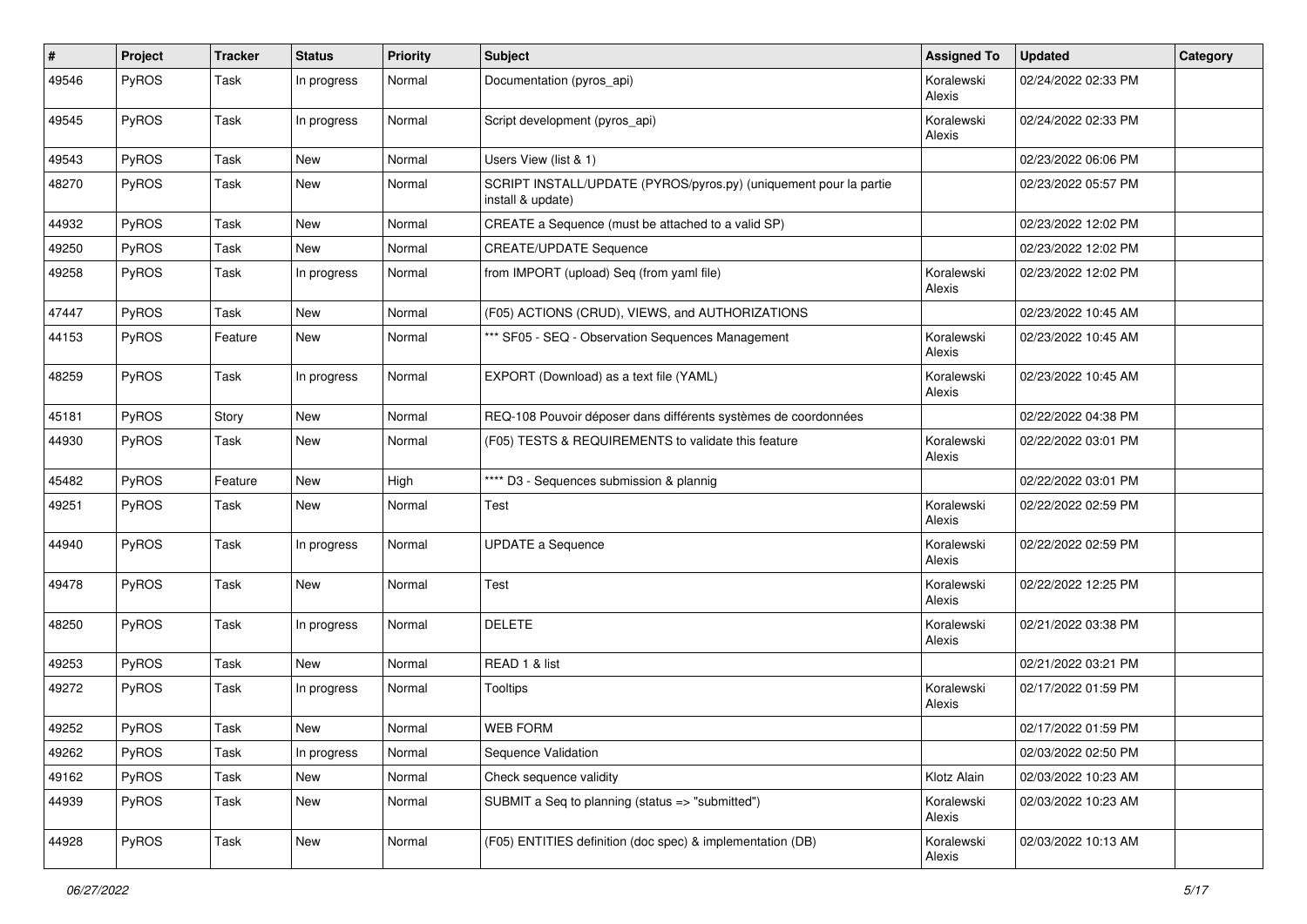| #     | Project | <b>Tracker</b> | <b>Status</b> | <b>Priority</b> | <b>Subject</b>                                                                                                                        | <b>Assigned To</b>   | <b>Updated</b>      | Category  |
|-------|---------|----------------|---------------|-----------------|---------------------------------------------------------------------------------------------------------------------------------------|----------------------|---------------------|-----------|
| 44945 | PyROS   | Task           | New           | Normal          | (READ 1) Sequence detailed view                                                                                                       |                      | 02/03/2022 09:45 AM |           |
| 49249 | PyROS   | Task           | In progress   | Normal          | General Menu for this feature                                                                                                         |                      | 02/03/2022 09:39 AM |           |
| 44947 | PyROS   | Task           | In progress   | Normal          | Sequence                                                                                                                              | Koralewski<br>Alexis | 02/03/2022 09:35 AM |           |
| 49247 | PyROS   | Task           | New           | Normal          | State diagram (doc)                                                                                                                   |                      | 02/03/2022 09:34 AM |           |
| 49246 | PyROS   | Task           | New           | Normal          | Sequence Lifecycle (status)                                                                                                           |                      | 02/03/2022 09:34 AM |           |
| 49137 | PyROS   | Task           | New           | Normal          | Integration Guitastro lib                                                                                                             | Klotz Alain          | 02/02/2022 03:27 PM |           |
| 49226 | PyROS   | Task           | In progress   | Normal          | Correction de l'image par le flat                                                                                                     | Klotz Alain          | 02/02/2022 02:56 PM |           |
| 49228 | PyROS   | Task           | In progress   | Normal          | Correction de l'orientation de l'image (est à gauche, nord en haut)                                                                   | Klotz Alain          | 02/02/2022 02:56 PM |           |
| 49225 | PyROS   | Task           | In progress   | Normal          | Correction de l'image par le dark (+ bias)                                                                                            | Klotz Alain          | 02/02/2022 02:56 PM |           |
| 49214 | PyROS   | Task           | In progress   | Normal          | 2 - (L1a) - Pré-traitement de chaque image (dans l'ordre) (fits RAW => fits<br>CAL)                                                   | Klotz Alain          | 02/02/2022 02:42 PM |           |
| 49213 | PyROS   | Task           | In progress   | Normal          | 1 - (L0) - Récupération et organisation des images L0 (RAW fits)                                                                      | Klotz Alain          | 02/02/2022 02:42 PM |           |
| 49223 | PyROS   | Task           | In progress   | Normal          | Groupes                                                                                                                               | Klotz Alain          | 02/02/2022 02:38 PM |           |
| 49221 | PyROS   | Task           | In progress   | Normal          | Recup metadata de l'image (dans la BD)                                                                                                | Klotz Alain          | 02/02/2022 02:38 PM |           |
| 49222 | PyROS   | Task           | In progress   | Normal          | Traitement d'un groupe d'images : début et fin de groupe                                                                              | Klotz Alain          | 02/02/2022 02:38 PM |           |
| 49220 | PyROS   | Task           | In progress   | Normal          | Récup en-tête                                                                                                                         | Klotz Alain          | 02/02/2022 02:38 PM |           |
| 49218 | PyROS   | Task           | In progress   | Normal          | Détection des nouvelles images produites (système asynchrone sur<br>l'acquisition)                                                    | Klotz Alain          | 02/02/2022 02:38 PM |           |
| 49219 | PyROS   | Task           | In progress   | Normal          | Nouvelle image                                                                                                                        | Klotz Alain          | 02/02/2022 02:38 PM |           |
| 49217 | PyROS   | Task           | New           | Normal          | 5 - (L2) Critères de qualité d'image (+ json QUAL)                                                                                    | Klotz Alain          | 02/02/2022 02:37 PM |           |
| 49216 | PyROS   | Task           | New           | Normal          | 4 - (L1c) - Combinaison d'images                                                                                                      | Klotz Alain          | 02/02/2022 02:36 PM |           |
| 45484 | PyROS   | Feature        | New           | Normal          | **** D5 - Images management (L1-L2)                                                                                                   |                      | 02/02/2022 02:36 PM |           |
| 49215 | PyROS   | Task           | In progress   | Normal          | 3 - (L1b) - Reconnaissance du champ (lien entre pixels et coord célestes) (+<br>json CATA)                                            | Klotz Alain          | 02/02/2022 02:36 PM |           |
| 49227 | PyROS   | Task           | New           | Normal          | Corrections cosmétiques (de pixels)                                                                                                   | Klotz Alain          | 02/02/2022 02:19 PM |           |
| 49224 | PyROS   | Task           | New           | Normal          | Choisir le bias, le flat, et le dark (en fn des metadata)                                                                             | Klotz Alain          | 02/02/2022 02:19 PM |           |
| 44388 | PyROS   | Task           | New           | High            | (GF2) SOURCE CODE MANAGEMENT (GITLAB)                                                                                                 |                      | 02/02/2022 12:28 PM | Evolution |
| 44393 | PyROS   | Task           | New           | Normal          | Back Office (Administration) - Site django admin                                                                                      | Koralewski<br>Alexis | 02/02/2022 12:07 PM |           |
| 49157 | PyROS   | Task           | New           | Normal          | Super Super Agent qui surveille l'ensemble des super agents sur chaque<br>noeud (?)                                                   |                      | 01/31/2022 12:12 PM |           |
| 49156 | PyROS   | Task           | New           | Normal          | Super Agent qui démarre et stoppe les autres agents, et surveille leur bonne<br>santé (les relance si besoin) => sur chaque noeud (?) |                      | 01/31/2022 12:12 PM |           |
| 49155 | PyROS   | Task           | New           | Normal          | Architecture décentralisée en plusieurs noeuds (communication via BD)                                                                 |                      | 01/31/2022 12:09 PM |           |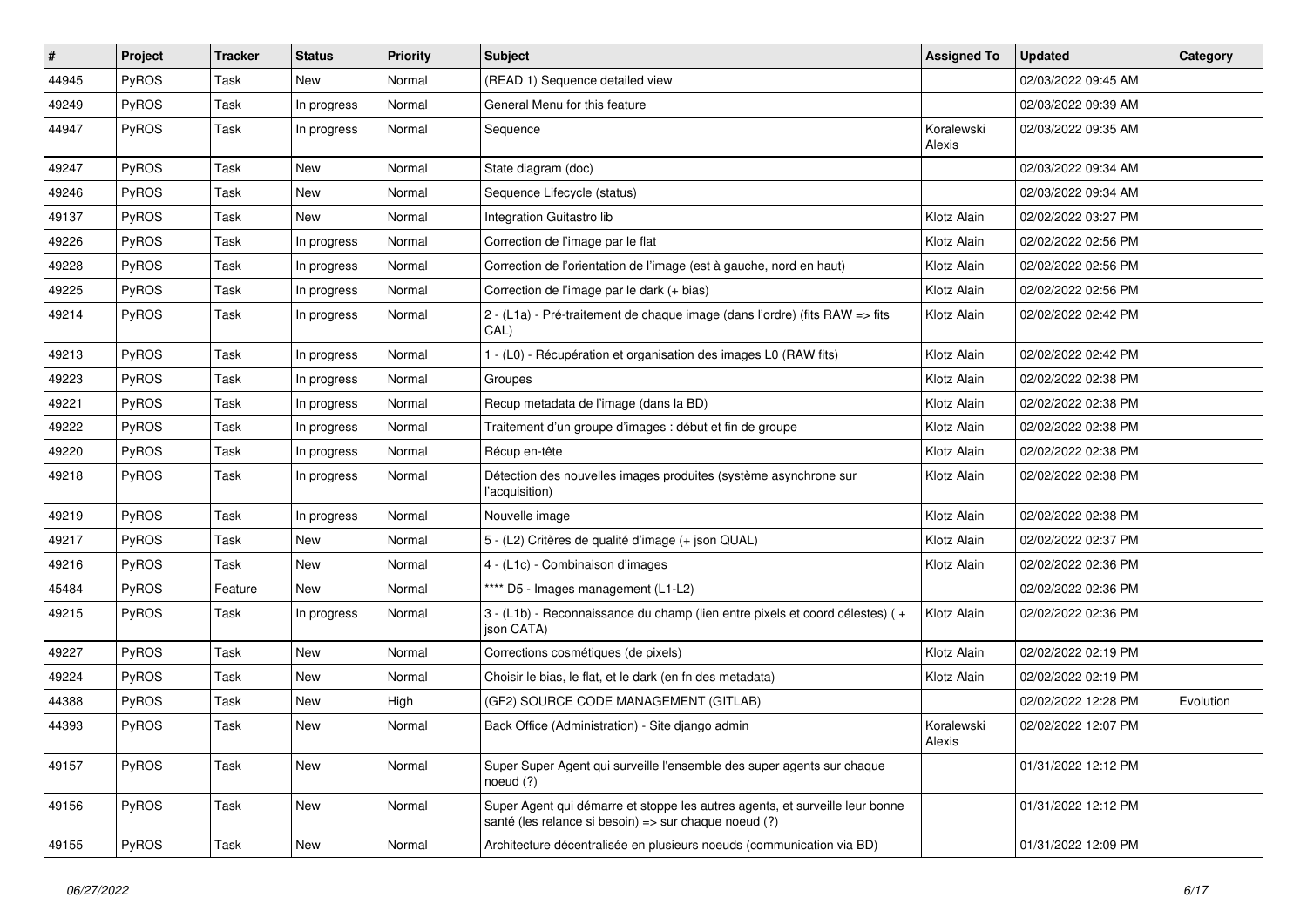| $\vert$ # | Project      | Tracker | <b>Status</b> | <b>Priority</b> | <b>Subject</b>                                                                                                                                    | <b>Assigned To</b>     | <b>Updated</b>      | Category  |
|-----------|--------------|---------|---------------|-----------------|---------------------------------------------------------------------------------------------------------------------------------------------------|------------------------|---------------------|-----------|
| 49151     | PyROS        | Task    | New           | Normal          | Script central (pyros.py)                                                                                                                         |                        | 01/31/2022 11:36 AM |           |
| 49150     | <b>PyROS</b> | Task    | New           | High            | Ajout du script PYROS wrapper sur pyros.py pour gérer proprement tous les<br>contextes d'appel                                                    | <b>Pallier Etienne</b> | 01/31/2022 11:36 AM | Evolution |
| 47428     | PyROS        | Task    | New           | Normal          | PK2 (2022-06) - Présentations + RA + Doc LIVRABLES                                                                                                |                        | 01/31/2022 11:34 AM |           |
| 45790     | PyROS        | Task    | New           | Normal          | PK1 (2022-01) - Présentations + RA + Doc LIVRABLES                                                                                                |                        | 01/31/2022 11:33 AM |           |
| 45781     | PyROS        | Task    | In progress   | Normal          | Documentation et Présentations pour les PA et PK CNES                                                                                             |                        | 01/31/2022 11:32 AM |           |
| 44151     | PyROS        | Feature | New           | High            | *** GF1 - PROJ - Project management, documentation, formation des<br>utilisateurs, interfaces, plan de justification de la définition             |                        | 01/31/2022 11:32 AM |           |
| 47439     | PyROS        | Task    | New           | Normal          | PA et PK CNES                                                                                                                                     |                        | 01/31/2022 11:29 AM |           |
| 46781     | PyROS        | Task    | New           | Normal          | (F02) EXIGENCES satisfaites (+ tests mis à jour)                                                                                                  |                        | 01/29/2022 01:27 AM |           |
| 47388     | <b>PyROS</b> | Task    | New           | High            | (F14) ENTITIES - definition & implementation - CONFIG FILES                                                                                       |                        | 01/29/2022 01:25 AM |           |
| 45004     | PyROS        | Task    | New           | High            | MAIN CONFIG FILE - Décrire dans un fichier texte la configuration complète<br>d'une UNIT (monture) et tous ses composants et instruments associés |                        | 01/29/2022 01:25 AM |           |
| 46788     | PyROS        | Task    | New           | Normal          | (F14) EXIGENCES satisfaites (+ tests mis à jour)                                                                                                  |                        | 01/29/2022 01:24 AM |           |
| 44172     | PyROS        | Feature | New           | High            | *** SF14 - OCF - Observatory Unit & Site Configuration                                                                                            |                        | 01/29/2022 01:24 AM |           |
| 47387     | PyROS        | Task    | New           | Normal          | (F14) CRUD config                                                                                                                                 |                        | 01/29/2022 01:24 AM |           |
| 45005     | PyROS        | Task    | In progress   | Normal          | CRUD - (R)EAD config                                                                                                                              | Koralewski<br>Alexis   | 01/29/2022 01:24 AM |           |
| 45748     | PyROS        | Task    | New           | Normal          | Définir Accesseurs (getX())                                                                                                                       |                        | 01/29/2022 01:21 AM |           |
| 48278     | PyROS        | Task    | New           | High            | AGENT général (dont dépendent tous les agents et AgentDevices)                                                                                    |                        | 01/29/2022 01:05 AM |           |
| 45040     | PyROS        | Task    | New           | High            | NEW Agent v2 basé sur new config yaml (base pour F09)                                                                                             | <b>Pallier Etienne</b> | 01/29/2022 01:04 AM |           |
| 49136     | PyROS        | Task    | New           | Normal          | GF04-SECU - Logging integration                                                                                                                   |                        | 01/29/2022 12:54 AM |           |
| 49134     | PyROS        | Task    | New           | Normal          | SF14-OBC integration                                                                                                                              |                        | 01/29/2022 12:52 AM |           |
| 49123     | PyROS        | Task    | New           | Normal          | SF03-ENV integration                                                                                                                              |                        | 01/29/2022 12:50 AM |           |
| 49122     | PyROS        | Task    | New           | Normal          | SF02-SCP integration                                                                                                                              |                        | 01/29/2022 12:50 AM |           |
| 49121     | PyROS        | Task    | New           | Normal          | SF01-USR integration                                                                                                                              |                        | 01/29/2022 12:50 AM |           |
| 49120     | PyROS        | Task    | New           | Normal          | General Design (structure, design, responsive, CSS)                                                                                               |                        | 01/29/2022 12:50 AM |           |
| 49132     | PyROS        | Task    | New           | Normal          | SF12-IAN integration                                                                                                                              |                        | 01/29/2022 12:48 AM |           |
| 49135     | PyROS        | Task    | New           | Normal          | SF15-SST integration                                                                                                                              |                        | 01/29/2022 12:48 AM |           |
| 49133     | PyROS        | Task    | New           | Normal          | SF13-IAF integration                                                                                                                              |                        | 01/29/2022 12:47 AM |           |
| 49131     | PyROS        | Task    | New           | Normal          | SF11-IPC integration                                                                                                                              |                        | 01/29/2022 12:46 AM |           |
| 49130     | PyROS        | Task    | New           | Normal          | SF10-CAL integration                                                                                                                              |                        | 01/29/2022 12:46 AM |           |
| 49129     | PyROS        | Task    | New           | Normal          | SF09-CMC integration                                                                                                                              |                        | 01/29/2022 12:46 AM |           |
| 49128     | PyROS        | Task    | New           | Normal          | SF08-EXE integration                                                                                                                              |                        | 01/29/2022 12:45 AM |           |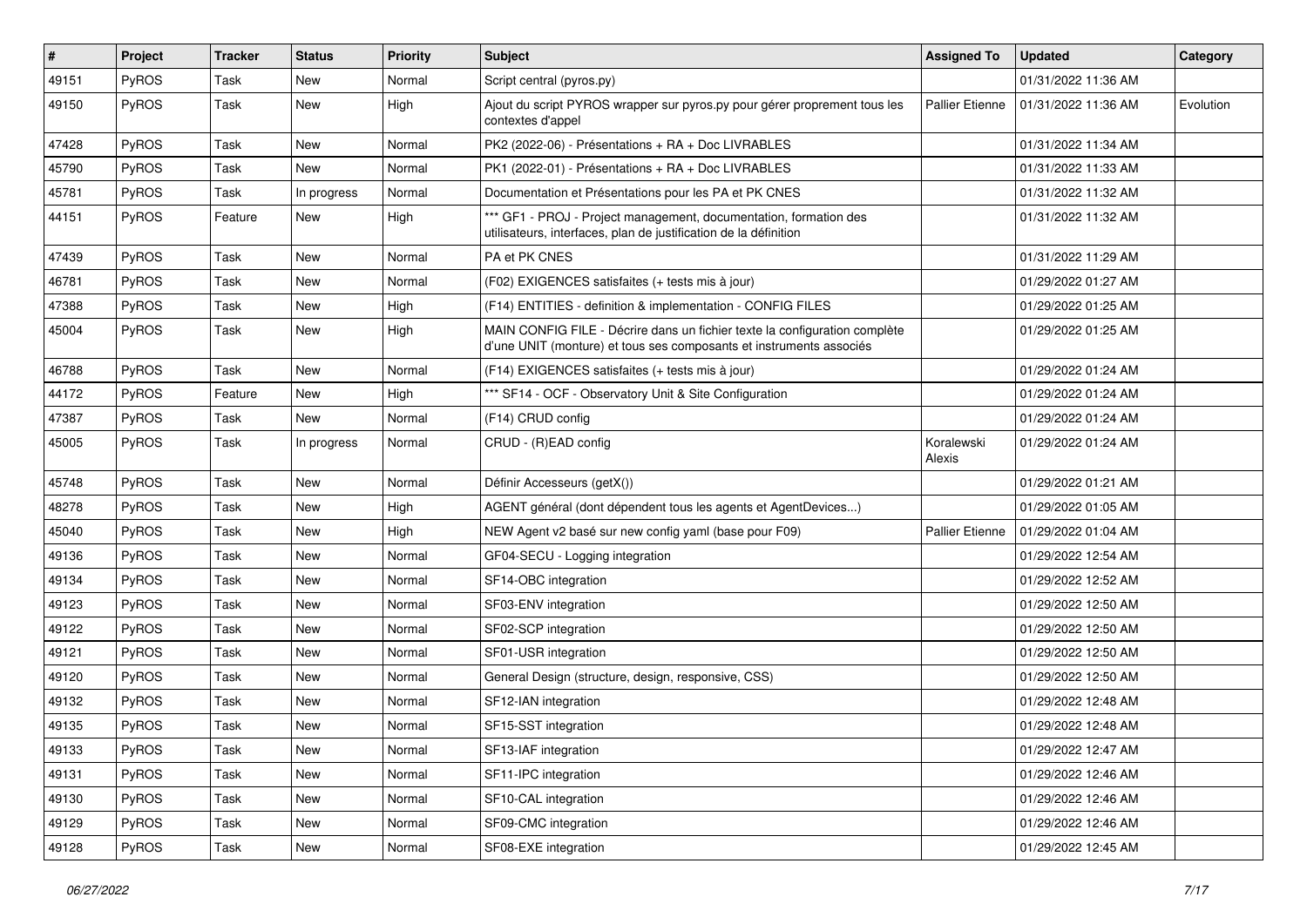| $\#$  | Project      | <b>Tracker</b> | <b>Status</b> | <b>Priority</b> | <b>Subject</b>                                                                                       | <b>Assigned To</b>     | <b>Updated</b>      | Category |
|-------|--------------|----------------|---------------|-----------------|------------------------------------------------------------------------------------------------------|------------------------|---------------------|----------|
| 49127 | PyROS        | Task           | <b>New</b>    | Normal          | SF07-PLN integration                                                                                 |                        | 01/29/2022 12:45 AM |          |
| 49126 | PyROS        | Task           | <b>New</b>    | Normal          | SF06-ALR integration                                                                                 |                        | 01/29/2022 12:45 AM |          |
| 49124 | PyROS        | Task           | New           | Normal          | SF04-SPV integration                                                                                 |                        | 01/29/2022 12:44 AM |          |
| 48784 | <b>XLDP</b>  | Bug            | New           | Normal          | Jobs en erreurs depuis le 19/01 19h30                                                                |                        | 01/20/2022 10:12 AM |          |
| 48758 | LabInvent    | Task           | <b>New</b>    | Immediate       | Modifs demandées par C. Feugeade le 18/1/22                                                          | <b>Pallier Etienne</b> | 01/19/2022 04:22 PM |          |
| 48757 | LabInvent    | Feature        | New           | Immediate       | *** F - DIVERS TODO (à dispatcher)                                                                   | <b>Pallier Etienne</b> | 01/19/2022 04:12 PM |          |
| 47860 | LabInvent    | Feature        | <b>New</b>    | Immediate       | *** F - ENTITY - Materiels                                                                           |                        | 01/19/2022 03:51 PM |          |
| 47960 | LabInvent    | Task           | New           | Immediate       | <b>CHAMPS</b>                                                                                        |                        | 01/19/2022 03:51 PM |          |
| 47890 | LabInvent    | Task           | New           | High            | Commander (demande achat)                                                                            |                        | 01/19/2022 03:48 PM |          |
| 44915 | PyROS        | Task           | <b>New</b>    | Normal          | Changer le mode du système : passer en mode manuel (maintenance) ou<br>automatique                   |                        | 12/15/2021 07:37 AM |          |
| 44919 | PyROS        | Task           | <b>New</b>    | Normal          | Sauvegarder (logger) les différents changements d'état                                               |                        | 12/15/2021 07:37 AM |          |
| 44922 | PyROS        | Task           | New           | Normal          | (F04) AUTHORIZATIONS for this feature (who can do what) : documentation<br>& implementation          |                        | 12/15/2021 07:37 AM |          |
| 44923 | PyROS        | Task           | <b>New</b>    | Normal          | (F04) TESTS to validate this feature                                                                 |                        | 12/15/2021 07:36 AM |          |
| 44924 | PyROS        | Task           | New           | Normal          | (F04) ENTITIES - definition & implementation                                                         |                        | 12/15/2021 07:36 AM |          |
| 44906 | PyROS        | Task           | New           | Normal          | Compute and save Observing conditions                                                                |                        | 12/15/2021 07:35 AM |          |
| 44904 | PyROS        | Task           | <b>New</b>    | Normal          | Compute, save, and provide higher level (useful) parameters and synthesis<br>from multiple detectors |                        | 12/15/2021 07:34 AM |          |
| 44903 | PyROS        | Task           | <b>New</b>    | Normal          | Save raw data                                                                                        |                        | 12/15/2021 07:34 AM |          |
| 44902 | PyROS        | Task           | New           | Normal          | Fix raw data                                                                                         |                        | 12/15/2021 07:33 AM |          |
| 44901 | PyROS        | Task           | New           | Normal          | Get PLC mode changes (off/manu/auto) and alarms (intrusion, e_stop), and<br>save them                |                        | 12/15/2021 07:33 AM |          |
| 44900 | PyROS        | Task           | <b>New</b>    | Normal          | Read (from PLC and sensors) INSIDE environmental data (doors, lights) for<br>human safety            |                        | 12/15/2021 07:33 AM |          |
| 44898 | PyROS        | Task           | New           | Normal          | (F03) ENTITIES (& properties) to be defined                                                          |                        | 12/15/2021 07:32 AM |          |
| 47386 | <b>PyROS</b> | Task           | New           | Normal          | (F03) Initial data (fixture)                                                                         |                        | 12/15/2021 07:32 AM |          |
| 44880 | PyROS        | Task           | New           | Normal          | (F03) TESTS to validate this feature                                                                 |                        | 12/15/2021 07:32 AM |          |
| 44879 | <b>PyROS</b> | Task           | <b>New</b>    | Normal          | (F03) AUTHORIZATIONS for this feature (who can do what) : documentation<br>& implementation          |                        | 12/15/2021 07:32 AM |          |
| 44899 | PyROS        | Task           | New           | Normal          | Read (from PLC and sensors) OUTSIDE environmental data (weather) for<br>instruments security         |                        | 12/14/2021 04:54 PM |          |
| 48280 | PyROS        | Task           | New           | Normal          | Agent dérivé de l'Agent général (ex: AgentA, AgentB, AgentC, ou AgentM<br>pour le envmonitoring)     |                        | 12/14/2021 03:00 PM |          |
| 48307 | PyROS        | Task           | New           | Normal          | Send, Receive, and Process Commands (Agent <= > Agent)                                               |                        | 12/14/2021 02:57 PM |          |
| 48290 | PyROS        | Task           | New           | Normal          | Auto mode                                                                                            |                        | 12/14/2021 12:35 PM |          |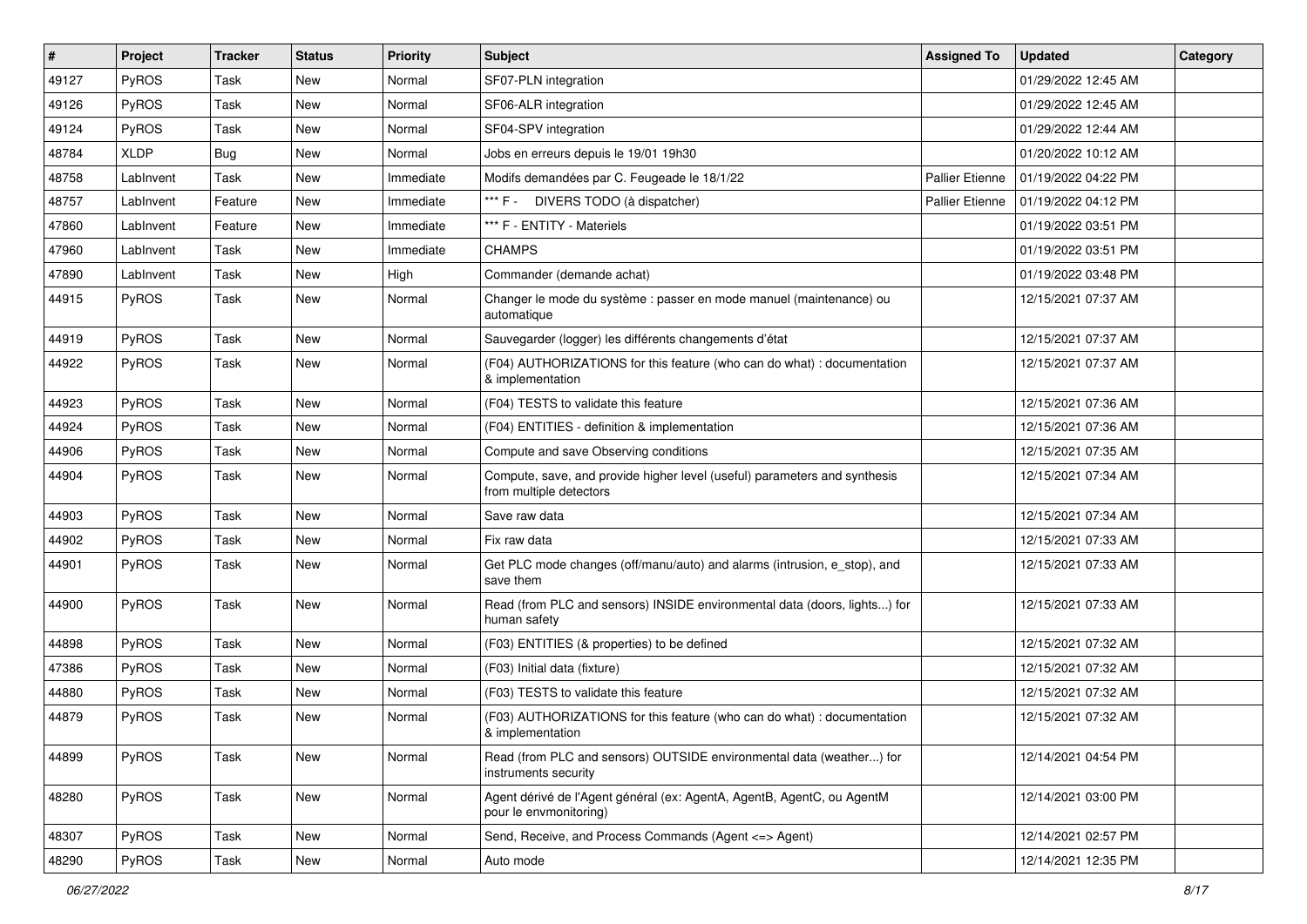| #     | Project      | Tracker | <b>Status</b> | <b>Priority</b> | <b>Subject</b>                                                                                                 | <b>Assigned To</b>     | <b>Updated</b>      | Category |
|-------|--------------|---------|---------------|-----------------|----------------------------------------------------------------------------------------------------------------|------------------------|---------------------|----------|
| 44999 | PyROS        | Task    | New           | Normal          | Execution                                                                                                      |                        | 12/14/2021 12:35 PM |          |
| 45046 | PyROS        | Task    | New           | Normal          | Manual mode                                                                                                    |                        | 12/14/2021 12:34 PM |          |
| 45047 | <b>PyROS</b> | Task    | New           | Normal          | Piloter le telescope en mode manuel depuis le Dashboard                                                        | <b>Pallier Etienne</b> | 12/14/2021 12:34 PM |          |
| 44998 | PyROS        | Task    | New           | Normal          | Monitoring: Check & log continuously instrument (or telescope) status                                          |                        | 12/14/2021 12:33 PM |          |
| 44997 | PyROS        | Task    | New           | Normal          | Start & Stop                                                                                                   |                        | 12/14/2021 12:33 PM |          |
| 44993 | PyROS        | Task    | New           | Normal          | (F09) ENTITIES definition & implementation                                                                     |                        | 12/14/2021 12:33 PM |          |
| 47393 | PyROS        | Task    | New           | Normal          | Device Config file (cf F14)                                                                                    |                        | 12/14/2021 12:33 PM |          |
| 47392 | <b>PyROS</b> | Task    | New           | Normal          | Device Commands Grammar (Generic & Native)                                                                     |                        | 12/14/2021 12:32 PM |          |
| 47391 | PyROS        | Task    | New           | Normal          | Device Simulator (DeviceSimulator)                                                                             |                        | 12/14/2021 12:32 PM |          |
| 47390 | PyROS        | Task    | New           | Normal          | Device Agent (AgentDevice) (de type Agent)                                                                     |                        | 12/14/2021 12:32 PM |          |
| 48289 | PyROS        | Task    | New           | Normal          | Entity (AgentDevice class)                                                                                     |                        | 12/14/2021 12:32 PM |          |
| 48288 | PyROS        | Task    | New           | Normal          | Entity (DeviceController class)                                                                                |                        | 12/14/2021 12:31 PM |          |
| 47389 | PyROS        | Task    | New           | Normal          | Device Controller (DeviceController)                                                                           |                        | 12/14/2021 12:29 PM |          |
| 48287 | PyROS        | Task    | New           | Normal          | cRuD (only Read & Delete) - View (& Kill) currently running Agents                                             |                        | 12/14/2021 12:26 PM |          |
| 48286 | PyROS        | Task    | New           | Normal          | Lancement auto et gestion des éventuels AgentDevices associés                                                  |                        | 12/14/2021 12:22 PM |          |
| 48285 | <b>PyROS</b> | Task    | New           | Normal          | Lancement auto et gestion du DeviceController associé                                                          |                        | 12/14/2021 12:22 PM |          |
| 48284 | PyROS        | Task    | New           | Normal          | Lancement auto et gestion des Components associés (qui sont aussi des<br>DeviceController)                     |                        | 12/14/2021 12:20 PM |          |
| 46787 | PyROS        | Task    | New           | Normal          | (F09) REQUIREMENTS validated (+ tests udpated)                                                                 |                        | 12/14/2021 12:18 PM |          |
| 44994 | PyROS        | Task    | New           | Normal          | (F09) AUTHORIZATIONS for this feature (who can do what) : doc & implem.                                        |                        | 12/14/2021 12:15 PM |          |
| 45340 | PyROS        | Task    | New           | Normal          | <b>INITIAL DATA (fixtures)</b>                                                                                 | Koralewski<br>Alexis   | 12/14/2021 12:09 PM |          |
| 44329 | PyROS        | Task    | New           | High            | Migration gitlab sur IN2P3                                                                                     |                        | 12/14/2021 12:08 PM |          |
| 45043 | <b>PyROS</b> | Task    | New           | High            | Démo IRAP (install classique ?) + retrouver ancienne utilisation de PlcConfig                                  | <b>Pallier Etienne</b> | 12/14/2021 12:00 PM |          |
| 48273 | PyROS        | Task    | New           | Normal          | version DEV guitalens - instance docker sur serveur guitalens                                                  |                        | 12/14/2021 11:46 AM |          |
| 48276 | PyROS        | Task    | New           | Normal          | Scripts d'installation docker                                                                                  |                        | 12/14/2021 11:44 AM |          |
| 48274 | PyROS        | Task    | New           | Normal          | version TEST TNC France - instance docker de test en France                                                    |                        | 12/14/2021 11:42 AM |          |
| 48275 | PyROS        | Task    | New           | Normal          | version PROD TNC Nouvelle Calédonie - instance docker de production sur<br>site final                          |                        | 12/14/2021 11:42 AM |          |
| 44338 | PyROS        | Task    | In progress   | High            | Installation docker au CNES (sur VM)                                                                           | Koralewski<br>Alexis   | 12/14/2021 11:39 AM |          |
| 47957 | LabInvent    | Feature | New           | Normal          | *** F - ENTITY - Les GROUPES (de User ou Materiel) : Thématique, Métier,<br>Projet, Site (+ Pole ou Service ?) |                        | 12/13/2021 11:12 AM |          |
| 47861 | LabInvent    | Feature | New           | Urgent          | *** F - ENTITY - Suivis (de Materiel ou User)                                                                  |                        | 12/13/2021 11:10 AM |          |
| 47862 | LabInvent    | Feature | New           | Normal          | *** F - ENTITY - Prets (de Materiel)                                                                           |                        | 12/13/2021 11:10 AM |          |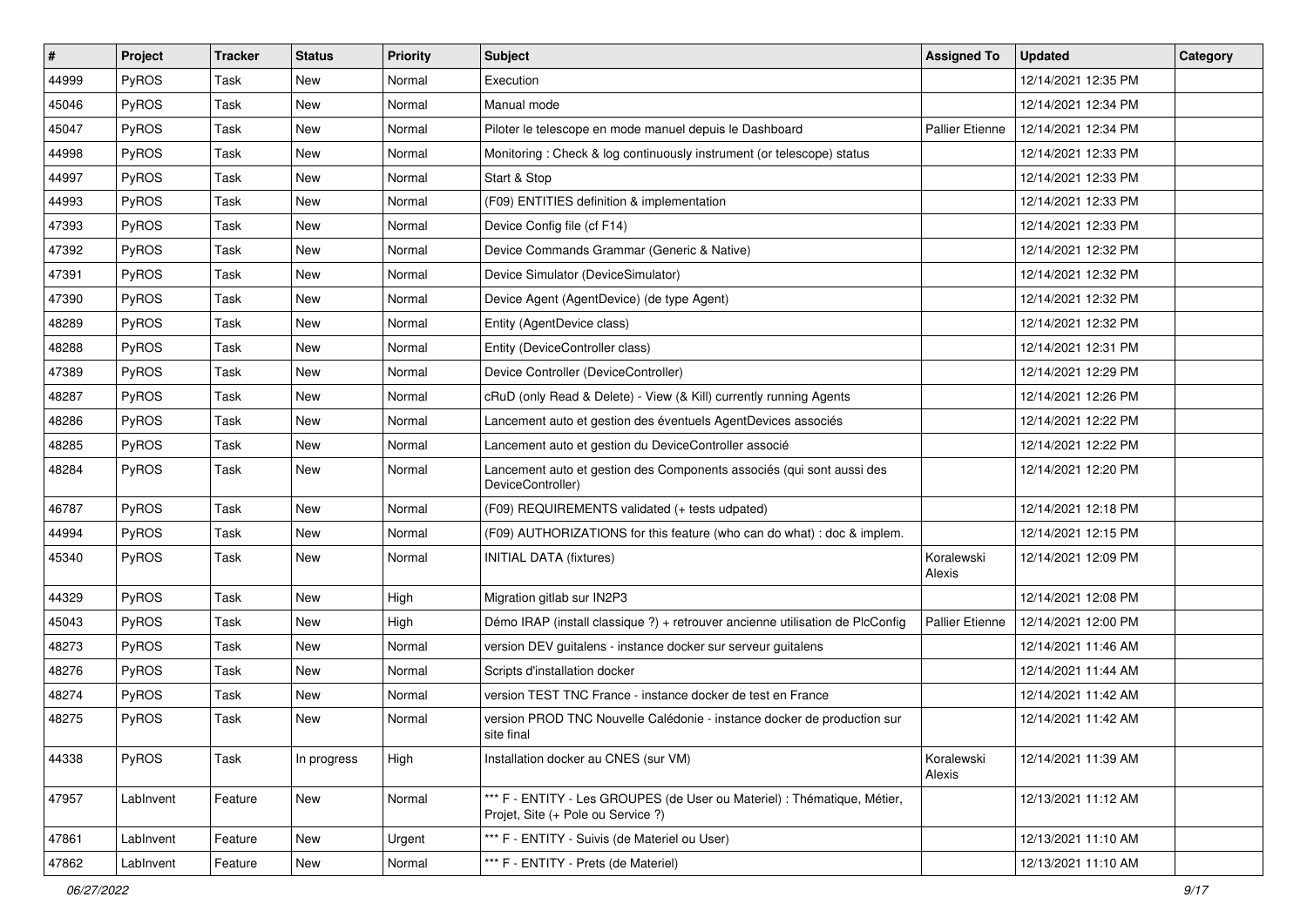| $\vert$ # | Project   | Tracker | <b>Status</b> | <b>Priority</b> | <b>Subject</b>                                                           | <b>Assigned To</b> | <b>Updated</b>      | Category |
|-----------|-----------|---------|---------------|-----------------|--------------------------------------------------------------------------|--------------------|---------------------|----------|
| 47895     | LabInvent | Feature | New           | Normal          | *** F - ENTITY - Documents attachés (à Materiel ou Suivi)                |                    | 12/13/2021 11:09 AM |          |
| 47866     | LabInvent | Feature | New           | Urgent          | *** F - Installation                                                     |                    | 12/13/2021 11:08 AM |          |
| 48223     | LabInvent | Task    | New           | Normal          | instance perso (docker)                                                  |                    | 12/13/2021 11:08 AM |          |
| 47947     | LabInvent | Task    | New           | High            | docker only                                                              |                    | 12/13/2021 11:07 AM |          |
| 47926     | LabInvent | Task    | New           | High            | Instance DEMO docker - à installer sur hyp2 puis sur VM pweb3            |                    | 12/13/2021 11:07 AM |          |
| 47865     | LabInvent | Feature | New           | Normal          | *** F - Configuration générale                                           |                    | 12/13/2021 11:06 AM |          |
| 48222     | LabInvent | Task    | New           | Normal          | (NEW func) Gérer Suivi d'un User                                         |                    | 12/13/2021 10:39 AM |          |
| 48005     | LabInvent | Task    | New           | Normal          | <b>Bugfix toutes les Deprecated Errors</b>                               |                    | 12/06/2021 02:37 PM |          |
| 47869     | LabInvent | Feature | New           | Normal          | *** F - Tests                                                            |                    | 12/06/2021 02:28 PM |          |
| 47946     | LabInvent | Task    | New           | Normal          | classic only                                                             |                    | 12/03/2021 09:50 AM |          |
| 47921     | LabInvent | Feature | New           | Immediate       | *** F - Framework CakePhp                                                |                    | 12/02/2021 04:45 PM |          |
| 47922     | LabInvent | Task    | New           | Immediate       | Passer directement à v3.LAST (3.10.1)                                    |                    | 12/02/2021 04:45 PM |          |
| 47875     | LabInvent | Feature | New           | Urgent          | *** F - ENTITY GÉNÉRIQUE - Actions & Vues génériques (& Refactorisation) |                    | 12/01/2021 11:21 AM |          |
| 47905     | LabInvent | Task    | New           | Urgent          | Read (index & view) (generic)                                            |                    | 12/01/2021 11:21 AM |          |
| 47899     | LabInvent | Task    | New           | Urgent          | view (generic)                                                           |                    | 12/01/2021 11:21 AM |          |
| 47903     | LabInvent | Task    | New           | Urgent          | Rappels automatiques pour les suivis récurrents (périodiques)            |                    | 12/01/2021 11:17 AM |          |
| 47901     | LabInvent | Task    | New           | Urgent          | Read (view & index)                                                      |                    | 12/01/2021 11:17 AM |          |
| 47873     | LabInvent | Task    | New           | Normal          | Model (Entity & Table)                                                   |                    | 12/01/2021 09:37 AM |          |
| 47966     | LabInvent | Task    | New           | Normal          | Ajouter test Commande (avec devis joint)                                 |                    | 11/30/2021 04:17 PM |          |
| 47912     | LabInvent | Task    | New           | High            | (VUE) Elements et Helper                                                 |                    | 11/30/2021 03:51 PM |          |
| 47914     | LabInvent | Task    | New           | High            | index (generic)                                                          |                    | 11/30/2021 03:50 PM |          |
| 47906     | LabInvent | Task    | New           | Urgent          | Champs virtuels                                                          |                    | 11/30/2021 03:50 PM |          |
| 47897     | LabInvent | Task    | New           | High            | *** F - Stats (Users)                                                    |                    | 11/30/2021 03:48 PM |          |
| 47942     | LabInvent | Task    | New           | High            | index (generic)                                                          |                    | 11/30/2021 03:48 PM |          |
| 47937     | LabInvent | Task    | New           | High            | Read (index & view) (generic ?)                                          |                    | 11/30/2021 03:48 PM |          |
| 47867     | LabInvent | Task    | New           | High            | *** F - Autorisations (Users)                                            |                    | 11/30/2021 03:47 PM |          |
| 47927     | LabInvent | Task    | New           | High            | A gérer via fichier conf YAML                                            |                    | 11/30/2021 03:47 PM |          |
| 47886     | LabInvent | Task    | New           | Urgent          | Notifications                                                            |                    | 11/30/2021 03:45 PM |          |
| 47874     | LabInvent | Task    | New           | Urgent          | Stats                                                                    |                    | 11/30/2021 03:44 PM |          |
| 47878     | LabInvent | Task    | New           | High            | Autres                                                                   |                    | 11/30/2021 03:44 PM |          |
| 47877     | LabInvent | Task    | New           | High            | find (search)                                                            |                    | 11/30/2021 03:43 PM |          |
| 47884     | LabInvent | Task    | New           | High            | partitionnement par Site (besoin IP2I/LMA)                               |                    | 11/30/2021 03:43 PM |          |
| 47863     | LabInvent | Feature | New           | High            | *** F - ENTITY - Users                                                   |                    | 11/30/2021 03:43 PM |          |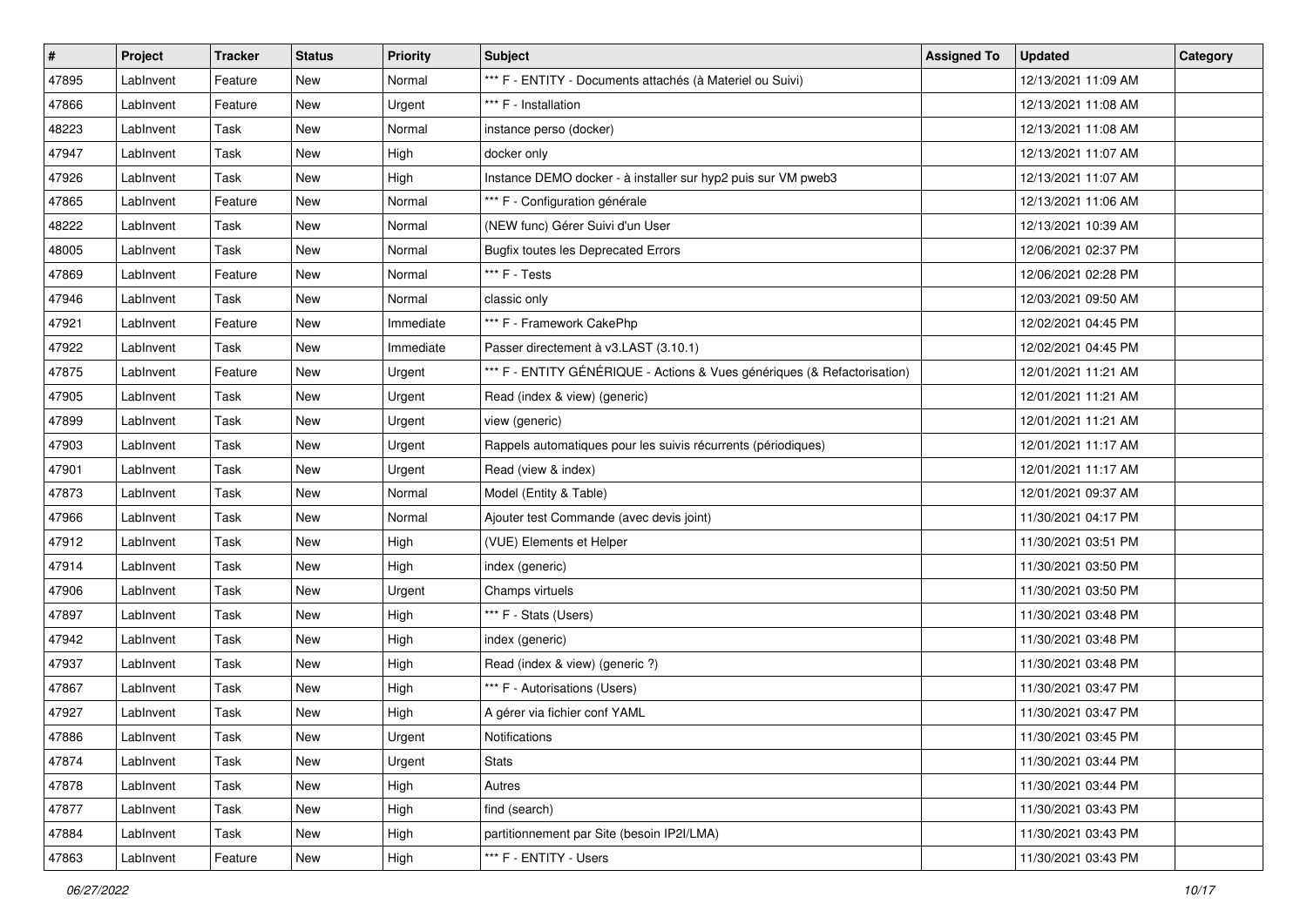| #     | Project   | <b>Tracker</b> | <b>Status</b> | <b>Priority</b> | Subject                                                                                   | <b>Assigned To</b> | <b>Updated</b>      | Category |
|-------|-----------|----------------|---------------|-----------------|-------------------------------------------------------------------------------------------|--------------------|---------------------|----------|
| 47936 | LabInvent | Task           | New           | High            | 3-4 - TBO & ARCHIVED                                                                      |                    | 11/30/2021 03:43 PM |          |
| 47952 | LabInvent | Task           | New           | High            | Ecran d'accueil à restructurer                                                            |                    | 11/30/2021 03:43 PM |          |
| 47934 | LabInvent | Task           | New           | High            | LIFECYCLE (Status): CREATED => (TBO) => VALIDATED => TBA =><br><b>ARCHIVED</b>            |                    | 11/30/2021 03:43 PM |          |
| 47872 | LabInvent | Task           | New           | High            | Actions & Vues                                                                            |                    | 11/30/2021 03:42 PM |          |
| 47876 | LabInvent | Task           | New           | High            | CRUD                                                                                      |                    | 11/30/2021 03:42 PM |          |
| 47882 | LabInvent | Task           | New           | High            | Delete - delete                                                                           |                    | 11/30/2021 03:42 PM |          |
| 47881 | LabInvent | Task           | New           | High            | Read - view                                                                               |                    | 11/30/2021 03:42 PM |          |
| 47879 | LabInvent | Task           | New           | High            | Create/Update - add edit                                                                  |                    | 11/30/2021 03:42 PM |          |
| 47870 | LabInvent | Task           | New           | Normal          | Tests (Materiels)                                                                         |                    | 11/30/2021 03:38 PM |          |
| 47962 | LabInvent | Task           | New           | Urgent          | (IRAP only) re-install inventirap avec php7                                               |                    | 11/30/2021 03:17 PM |          |
| 47951 | LabInvent | Feature        | New           | Normal          | *** F - Etiquettes & Imprimantes                                                          |                    | 11/30/2021 01:42 PM |          |
| 47913 | LabInvent | Task           | New           | Normal          | ROLES (profils)                                                                           |                    | 11/30/2021 01:39 PM |          |
| 47868 | LabInvent | Task           | New           | Normal          | *** F - Super Entité (AppController, AppTable)                                            |                    | 11/30/2021 01:34 PM |          |
| 47885 | LabInvent | Task           | New           | Normal          | filtrage (voir formulaire index)                                                          |                    | 11/30/2021 01:30 PM |          |
| 47883 | LabInvent | Task           | New           | Normal          | formulaire de recherche multi-critères                                                    |                    | 11/30/2021 01:30 PM |          |
| 47871 | LabInvent | Task           | New           | Normal          | Autorisations                                                                             |                    | 11/30/2021 01:29 PM |          |
| 47954 | LabInvent | Task           | New           | Normal          | 1 - CREATED                                                                               |                    | 11/30/2021 01:27 PM |          |
| 47953 | LabInvent | Task           | New           | Normal          | 2a - TOBEORDERED (optionnel)                                                              |                    | 11/30/2021 01:27 PM |          |
| 47935 | LabInvent | Task           | New           | Normal          | 2b - VALIDATED                                                                            |                    | 11/30/2021 01:27 PM |          |
| 47930 | LabInvent | Task           | New           | Normal          | *** F - ENTITY - QrCode                                                                   |                    | 11/30/2021 01:26 PM |          |
| 47907 | LabInvent | Task           | New           | Normal          | *** F - Config YAML (champs materiels) : champs obligatoires, recommandés,<br>ou readonly |                    | 11/30/2021 01:25 PM |          |
| 47893 | LabInvent | Task           | New           | Normal          | <b>Views</b>                                                                              |                    | 11/30/2021 01:21 PM |          |
| 47889 | LabInvent | Task           | New           | Normal          | Changer statut - setStatusTo*()                                                           |                    | 11/30/2021 01:19 PM |          |
| 47880 | LabInvent | Task           | New           | Normal          | Read - index                                                                              |                    | 11/30/2021 01:16 PM |          |
| 47932 | LabInvent | Feature        | New           | Normal          | *** F - DOC (documentation)                                                               |                    | 11/30/2021 01:10 PM |          |
| 47864 | LabInvent | Feature        | New           | Normal          | *** F - ENTITY - Autres                                                                   |                    | 11/30/2021 12:57 PM |          |
| 47959 | LabInvent | Task           | New           | Normal          | *** F - ENTITY - Fournisseurs                                                             |                    | 11/30/2021 12:57 PM |          |
| 47958 | LabInvent | Task           | New           | Normal          | delete (generic)                                                                          |                    | 11/30/2021 12:47 PM |          |
| 47950 | LabInvent | Task           | New           | Normal          | DB complète à mettre à jour                                                               |                    | 11/30/2021 12:26 PM |          |
| 47945 | LabInvent | Task           | New           | Normal          | ALL                                                                                       |                    | 11/30/2021 12:23 PM |          |
| 47925 | LabInvent | Task           | New           | Normal          | (après cakephp v4) Passer à Php 8                                                         |                    | 11/30/2021 11:48 AM |          |
| 47924 | LabInvent | Task           | New           | Normal          | (après 3.9) Passer à v4                                                                   |                    | 11/30/2021 11:48 AM |          |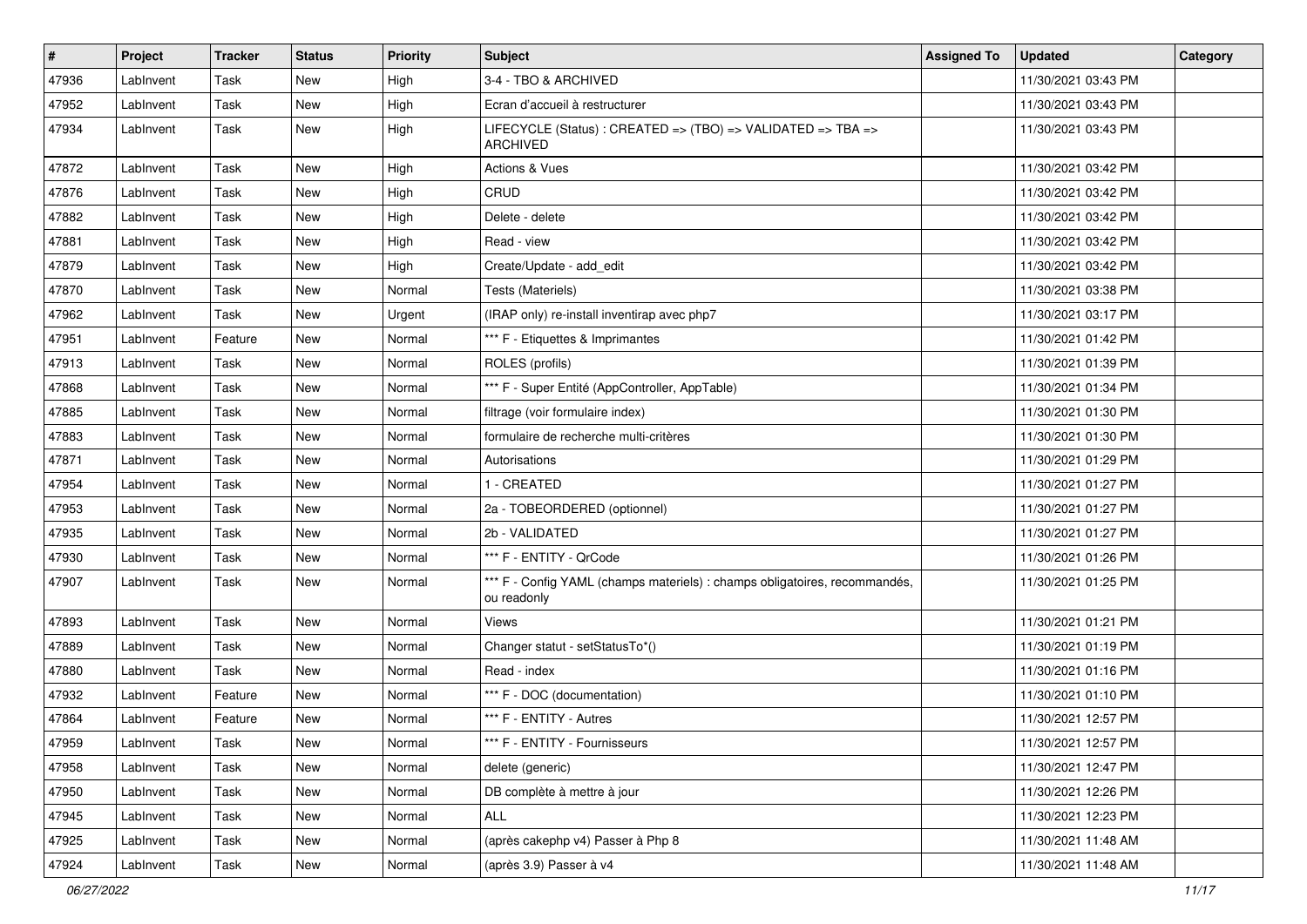| #     | Project   | <b>Tracker</b> | <b>Status</b> | <b>Priority</b> | Subject                                                          | <b>Assigned To</b>   | <b>Updated</b>      | Category |
|-------|-----------|----------------|---------------|-----------------|------------------------------------------------------------------|----------------------|---------------------|----------|
| 47911 | LabInvent | Task           | New           | Normal          | Create/Update (add_edit generic)                                 |                      | 11/30/2021 11:04 AM |          |
| 44889 | PyROS     | Task           | In progress   | Normal          | SP validation WORKFLOW (lifecycle) (F02v2)                       | Koralewski<br>Alexis | 11/03/2021 09:19 AM |          |
| 44878 | PyROS     | Task           | New           | Normal          | (F02) TESTS to validate this feature                             |                      | 11/03/2021 09:16 AM |          |
| 45811 | PyROS     | Task           | New           | Normal          | SP update                                                        |                      | 11/03/2021 09:16 AM |          |
| 45816 | PyROS     | Task           | New           | Normal          | SP Delete                                                        |                      | 10/28/2021 08:35 AM |          |
| 45810 | PyROS     | Task           | New           | Normal          | SP Read (view list and view 1)                                   |                      | 10/27/2021 02:47 PM |          |
| 45809 | PyROS     | Task           | New           | Normal          | <b>SP</b> Create                                                 |                      | 10/27/2021 08:42 AM |          |
| 47412 | PyROS     | Task           | In progress   | Normal          | F09 Tests                                                        |                      | 10/12/2021 03:01 PM |          |
| 47408 | PyROS     | Task           | In progress   | Normal          | F05 Tests                                                        |                      | 10/12/2021 03:00 PM |          |
| 47407 | PyROS     | Task           | In progress   | Normal          | F04 Tests                                                        |                      | 10/12/2021 03:00 PM |          |
| 47406 | PyROS     | Task           | In progress   | Normal          | F03 Tests                                                        |                      | 10/12/2021 03:00 PM |          |
| 47405 | PyROS     | Task           | In progress   | Normal          | F02 Tests                                                        |                      | 10/12/2021 02:59 PM |          |
| 45018 | PyROS     | Task           | New           | High            | Définir config pour TNC (4 channels Cam)                         | Klotz Alain          | 10/12/2021 08:52 AM |          |
| 45017 | PyROS     | Task           | In progress   | High            | Définir config pour GUITALENS (observatoire avec plusieurs UNIT) | Klotz Alain          | 10/12/2021 08:52 AM |          |
| 44886 | PyROS     | Task           | New           | Normal          | (F01) ENTITIES - definition & implementation                     |                      | 10/12/2021 07:50 AM |          |
| 44842 | PyROS     | Task           | New           | Normal          | <b>USER</b>                                                      |                      | 10/12/2021 07:50 AM |          |
| 47401 | PyROS     | Task           | New           | Normal          | FUNCTIONAL TESTS - Each FEATURE functional tests                 |                      | 10/11/2021 11:42 AM |          |
| 47442 | PyROS     | Task           | New           | Normal          | PLAN DE TESTS ET DE VALIDATIONS                                  |                      | 10/11/2021 11:33 AM |          |
| 47441 | PyROS     | Task           | New           | Normal          | DOSSIER DE DÉFINITION                                            |                      | 10/11/2021 11:32 AM |          |
| 47446 | PyROS     | Task           | New           | Normal          | <b>DOSSIER SSI</b>                                               |                      | 10/11/2021 11:32 AM |          |
| 47445 | PyROS     | Task           | New           | Normal          | CAHIER DE RECETTE (NC)                                           |                      | 10/11/2021 11:31 AM |          |
| 47444 | PyROS     | Task           | New           | Normal          | MANUELS UTILISATION, INSTALLATION, ET MAINTENANCE                |                      | 10/11/2021 11:31 AM |          |
| 47443 | PyROS     | Task           | New           | Normal          | RAPPORT DES TESTS & VALIDATIONS (application du plan de test)    |                      | 10/11/2021 11:31 AM |          |
| 47440 | PyROS     | Task           | New           | Normal          | <b>LIVRABLES</b>                                                 |                      | 10/11/2021 11:29 AM |          |
| 47438 | PyROS     | Task           | New           | Normal          | PK5 (2023-06) - Doc LIVRABLES (et Présentations)                 |                      | 10/11/2021 11:26 AM |          |
| 47437 | PyROS     | Task           | New           | Normal          | PA4.1 (2023-05) - Présentations et Rapport Avancement            |                      | 10/11/2021 11:25 AM |          |
| 47436 | PyROS     | Task           | New           | Normal          | PK4 (2023-02) - Doc LIVRABLES (et Présentations)                 |                      | 10/11/2021 11:23 AM |          |
| 47435 | PyROS     | Task           | New           | Normal          | PA3.2 (2023-02) - Présentations et Rapport Avancement            |                      | 10/11/2021 11:22 AM |          |
| 47433 | PyROS     | Task           | New           | Normal          | PA3.1 (2023-01) - Présentations et Rapport Avancement            |                      | 10/11/2021 11:22 AM |          |
| 47432 | PyROS     | Task           | New           | Normal          | PK3 (2023-01) - Doc LIVRABLES (et Présentations)                 |                      | 10/11/2021 11:20 AM |          |
| 47431 | PyROS     | Task           | New           | Normal          | PA2.2 (2022-10) - Présentations et Rapport Avancement            |                      | 10/11/2021 11:19 AM |          |
| 47430 | PyROS     | Task           | New           | Normal          | PA2.1 (2022-08) - Présentations et Rapport Avancement            |                      | 10/11/2021 11:18 AM |          |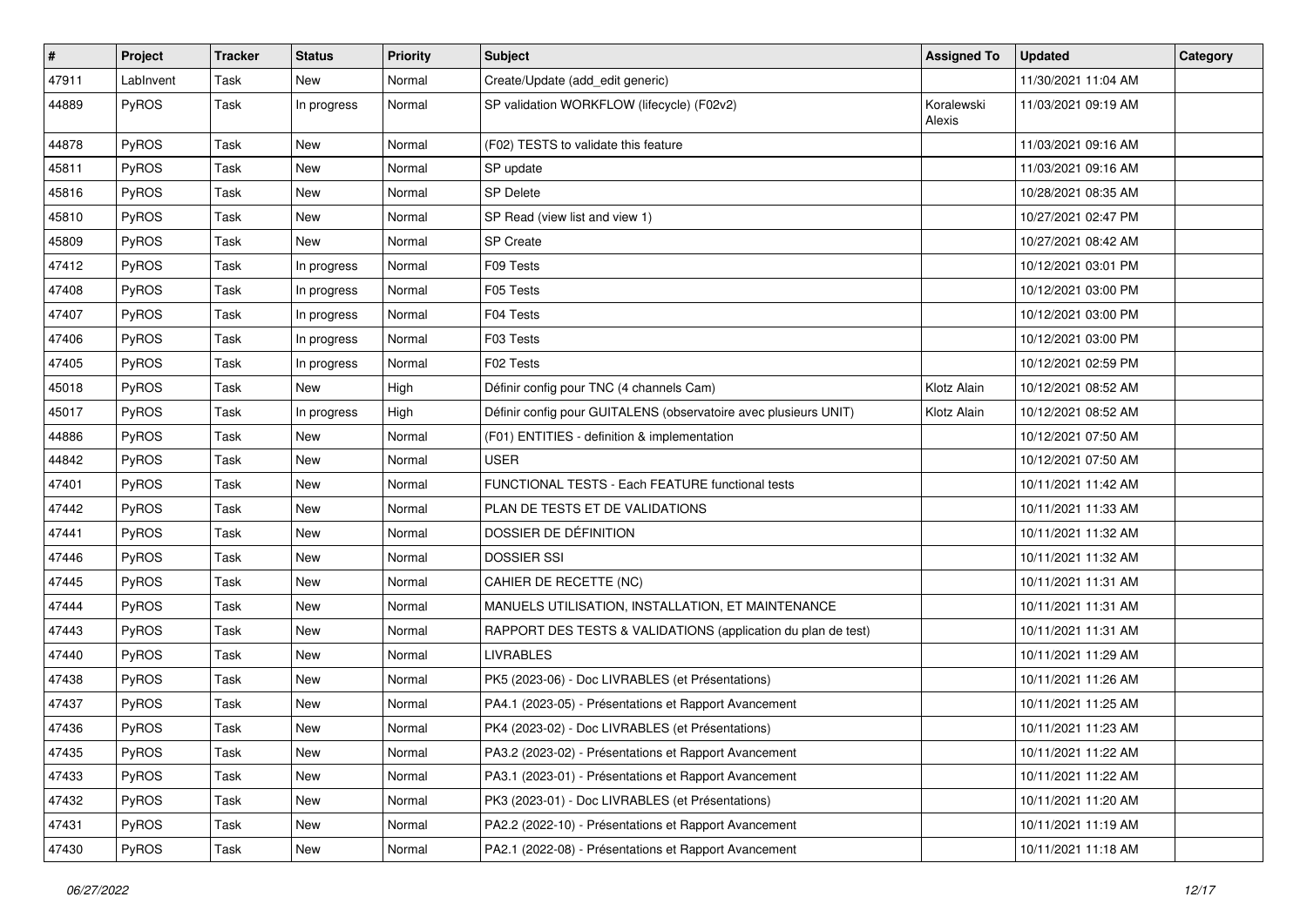| $\vert$ # | Project      | <b>Tracker</b> | <b>Status</b> | Priority | <b>Subject</b>                                                                              | <b>Assigned To</b>   | <b>Updated</b>      | Category |
|-----------|--------------|----------------|---------------|----------|---------------------------------------------------------------------------------------------|----------------------|---------------------|----------|
| 45791     | PyROS        | Task           | New           | Normal   | PA1.1 (2022-03) - Présentations et Rapport Avancement                                       |                      | 10/11/2021 11:14 AM |          |
| 45336     | <b>PyROS</b> | Task           | In progress   | Normal   | SCHEMA FILES - Fichiers schema pour valider la config                                       | Koralewski<br>Alexis | 10/11/2021 10:43 AM |          |
| 45337     | <b>PyROS</b> | Task           | In progress   | Normal   | Description du Site (horizon + home)                                                        | Klotz Alain          | 10/11/2021 10:42 AM |          |
| 47375     | <b>PyROS</b> | Task           | New           | Normal   | Association quota SP                                                                        |                      | 10/11/2021 10:37 AM |          |
| 44884     | PyROS        | Task           | In progress   | Normal   | Time Period (Period)                                                                        |                      | 10/11/2021 10:36 AM |          |
| 45756     | <b>PyROS</b> | Task           | New           | Normal   | QUOTA & PRIO - Gestion du quota et de la priorité                                           |                      | 10/11/2021 10:35 AM |          |
| 44881     | <b>PyROS</b> | Task           | New           | Normal   | (F02) ENTITIES - definition & implementation                                                | Koralewski<br>Alexis | 10/11/2021 10:34 AM |          |
| 44882     | PyROS        | Task           | In progress   | Normal   | <b>SP</b>                                                                                   | Koralewski<br>Alexis | 10/11/2021 10:34 AM |          |
| 44877     | <b>PyROS</b> | Task           | In progress   | Normal   | (F02) AUTHORIZATIONS for this feature (who can do what): documentation<br>& implementation  | Koralewski<br>Alexis | 10/11/2021 10:24 AM |          |
| 47419     | PyROS        | Task           | <b>New</b>    | Normal   | F16 FUNCTIONAL Tests                                                                        |                      | 10/11/2021 10:11 AM |          |
| 47418     | PyROS        | Task           | New           | Normal   | F15 FUNCTIONAL Tests                                                                        |                      | 10/11/2021 10:11 AM |          |
| 47416     | <b>PyROS</b> | Task           | New           | Normal   | <b>F13 FUNCTIONAL Tests</b>                                                                 |                      | 10/11/2021 10:11 AM |          |
| 47415     | <b>PyROS</b> | Task           | New           | Normal   | F12 FUNCTIONAL Tests                                                                        |                      | 10/11/2021 10:11 AM |          |
| 47414     | PyROS        | Task           | New           | Normal   | F11 FUNCTIONAL Tests                                                                        |                      | 10/11/2021 10:10 AM |          |
| 47413     | PyROS        | Task           | New           | Normal   | F10 FUNCTIONAL Tests                                                                        |                      | 10/11/2021 10:10 AM |          |
| 47411     | PyROS        | Task           | New           | Normal   | <b>F08 FUNCTIONAL Tests</b>                                                                 |                      | 10/11/2021 10:10 AM |          |
| 47410     | <b>PyROS</b> | Task           | New           | Normal   | <b>F07 FUNCTIONAL Tests</b>                                                                 |                      | 10/11/2021 10:10 AM |          |
| 47409     | PyROS        | Task           | New           | Normal   | <b>F06 FUNCTIONAL Tests</b>                                                                 |                      | 10/11/2021 10:10 AM |          |
| 47403     | PyROS        | Task           | New           | Normal   | HIGH LEVEL FUNCTION TESTS - Transversal functionalities TESTs involving<br>several features |                      | 10/11/2021 10:08 AM |          |
| 47402     | PyROS        | Task           | <b>New</b>    | Normal   | INTEGRATION TESTS - FEATURES integration tests with each other                              |                      | 10/11/2021 10:07 AM |          |
| 45044     | <b>PyROS</b> | Task           | In progress   | Normal   | CRUD des autres entités (Institutes, Time Periods, Scientific Theme)                        | Koralewski<br>Alexis | 10/11/2021 10:01 AM |          |
| 47368     | <b>PyROS</b> | Task           | In progress   | Normal   | <b>CRUD Scientific Theme</b>                                                                | Koralewski<br>Alexis | 10/11/2021 10:01 AM |          |
| 44876     | PyROS        | Task           | In progress   | Normal   | (F01) AUTHORIZATIONS for this feature (who can do what) : documentation<br>& implementation | Koralewski<br>Alexis | 10/08/2021 06:03 PM |          |
| 44832     | PyROS        | Task           | In progress   | Normal   | Un utilisateur non connecté ne doit voir que les pages publiques                            |                      | 10/08/2021 06:03 PM |          |
| 46780     | PyROS        | Task           | New           | Normal   | (F01) EXIGENCES satisfaites (+ tests mis à jour)                                            |                      | 10/08/2021 06:01 PM |          |
| 45048     | PyROS        | Task           | New           | Normal   | HARDWARE DEVICES definition, test, config, management                                       |                      | 10/08/2021 05:51 PM |          |
| 44995     | PyROS        | Task           | New           | Normal   | (F09) TESTS to validate this feature                                                        |                      | 10/08/2021 05:45 PM |          |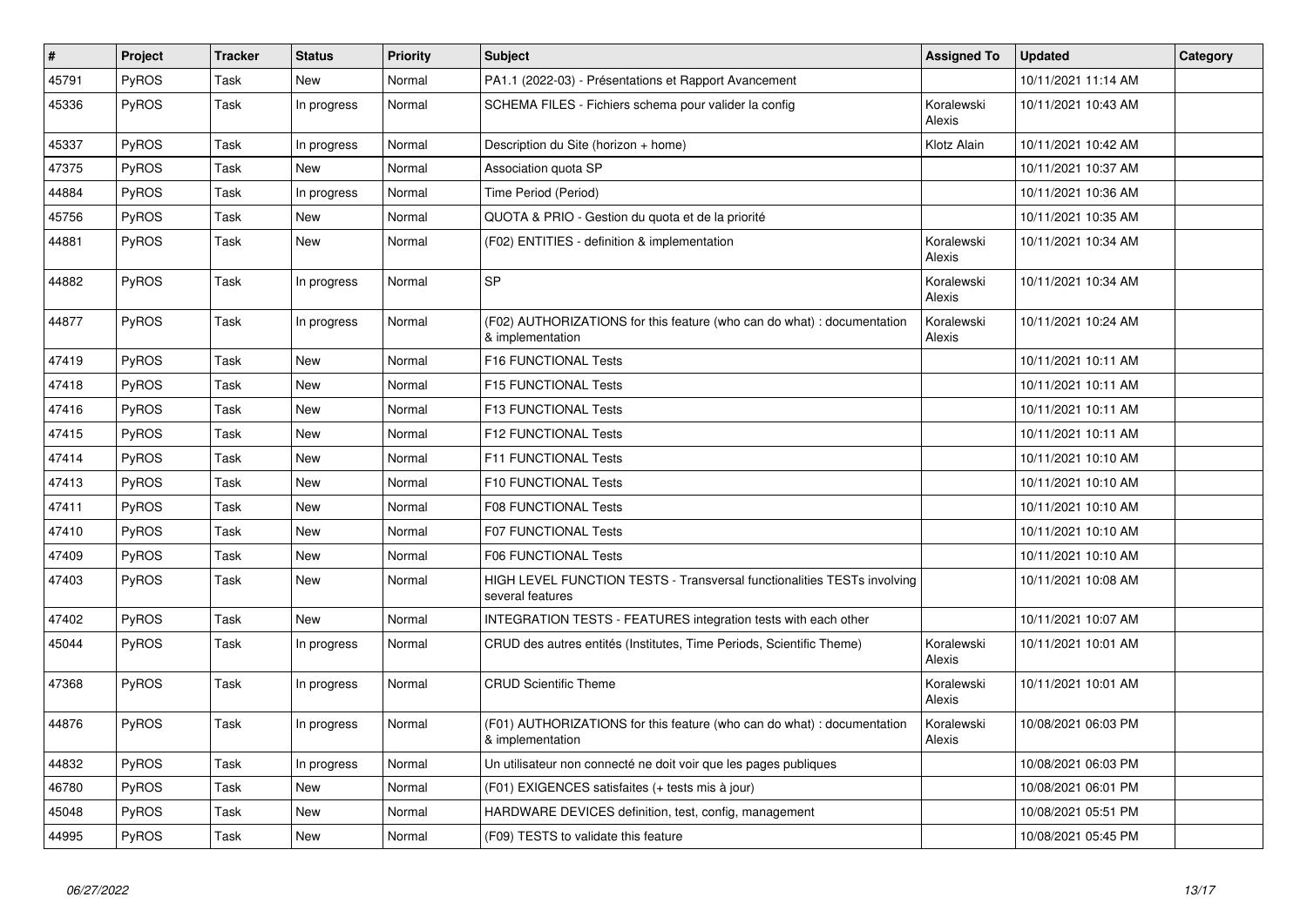| #     | Project      | <b>Tracker</b> | <b>Status</b> | <b>Priority</b> | <b>Subject</b>                                                                                                       | <b>Assigned To</b>     | <b>Updated</b>      | Category |
|-------|--------------|----------------|---------------|-----------------|----------------------------------------------------------------------------------------------------------------------|------------------------|---------------------|----------|
| 45753 | PyROS        | Task           | In progress   | Normal          | Public visibility : gérer les champs publics                                                                         | Koralewski<br>Alexis   | 10/07/2021 12:49 PM |          |
| 45815 | PyROS        | Task           | New           | Normal          | test_SCP_manage_quota                                                                                                |                        | 09/22/2021 04:47 PM |          |
| 46790 | PyROS        | Task           | New           | Normal          | F16 - EXIGENCES satisfaites (+ tests mis à jour)                                                                     |                        | 09/14/2021 02:47 PM |          |
| 46789 | PyROS        | Task           | New           | Normal          | F15 - EXIGENCES satisfaites (+ tests mis à jour)                                                                     |                        | 09/14/2021 02:47 PM |          |
| 46786 | PyROS        | Task           | New           | Normal          | F08 - EXIGENCES satisfaites (+ tests mis à jour)                                                                     |                        | 09/14/2021 02:45 PM |          |
| 46785 | PyROS        | Task           | New           | Normal          | F07 - EXIGENCES satisfaites (+ tests mis à jour)                                                                     |                        | 09/14/2021 02:44 PM |          |
| 46783 | <b>PyROS</b> | Task           | New           | Normal          | F04 - EXIGENCES satisfaites (+ tests mis à jour)                                                                     |                        | 09/14/2021 02:43 PM |          |
| 46782 | PyROS        | Task           | New           | Normal          | F03 - EXIGENCES satisfaites (+ tests mis à jour)                                                                     |                        | 09/14/2021 02:43 PM |          |
| 44891 | PyROS        | Task           | New           | Normal          | Create/Update                                                                                                        |                        | 09/14/2021 11:48 AM |          |
| 45555 | <b>PyROS</b> | Task           | In progress   | Normal          | <b>CRUD Time Periods</b>                                                                                             | Koralewski<br>Alexis   | 09/07/2021 08:58 AM |          |
| 44833 | PyROS        | Task           | New           | Normal          | Registration : un nouvel utilisateur doit pouvoir s'enregistrer directement sur le<br>site web (soumis à validation) | Koralewski<br>Alexis   | 08/31/2021 02:16 PM |          |
| 44847 | PyROS        | Task           | New           | Normal          | (F01) TESTS (users) validant cette feature                                                                           | Koralewski<br>Alexis   | 08/13/2021 01:55 PM |          |
| 45762 | PyROS        | Task           | New           | Normal          | <b>Test User Connexion</b>                                                                                           |                        | 08/13/2021 01:55 PM |          |
| 45761 | PyROS        | Task           | New           | Normal          | Test User Create (registration)                                                                                      |                        | 08/13/2021 01:54 PM |          |
| 45766 | <b>PyROS</b> | Task           | New           | Normal          | <b>Test User Update</b>                                                                                              |                        | 08/13/2021 01:53 PM |          |
| 45772 | PyROS        | Task           | New           | Normal          | Test User Read (view list and view 1)                                                                                |                        | 08/13/2021 01:51 PM |          |
| 45776 | PyROS        | Task           | New           | Normal          | <b>Test User Delete</b>                                                                                              |                        | 08/13/2021 01:46 PM |          |
| 45818 | PyROS        | Task           | New           | Normal          | (F14) TESTS to validate this feature                                                                                 |                        | 08/09/2021 10:43 AM |          |
| 45003 | PyROS        | Task           | New           | Normal          | Config Read & View                                                                                                   | Koralewski<br>Alexis   | 08/09/2021 10:43 AM |          |
| 45749 | PyROS        | Task           | In progress   | Normal          | Gérer le retrait et le retour d'un device (panne, désactiver/réactiver un device)                                    |                        | 08/09/2021 10:42 AM |          |
| 45799 | PyROS        | Task           | New           | Normal          | Execute TESTS on commit/push (new script PUSH)                                                                       | <b>Pallier Etienne</b> | 07/19/2021 08:54 AM |          |
| 45050 | PyROS        | Task           | In progress   | Normal          | Test caméra du TNC (FLI)                                                                                             | Klotz Alain            | 07/16/2021 09:34 AM |          |
| 45049 | PyROS        | Task           | New           | Normal          | <b>CAMERA FLI</b>                                                                                                    |                        | 07/16/2021 09:34 AM |          |
| 44866 | PyROS        | Task           | In progress   | High            | Associer chaque FEATURE à 1(N) CLASSE/AGENT pyros (implémentation)                                                   | <b>Pallier Etienne</b> | 07/16/2021 09:13 AM |          |
| 44713 | PyROS        | Story          | New           | Normal          | **** REQ-020 CCTP                                                                                                    |                        | 07/01/2021 08:30 AM |          |
| 44719 | PyROS        | Story          | New           | Normal          | REQ-010 Ordonnancement des requêtes                                                                                  |                        | 07/01/2021 08:30 AM |          |
| 45163 | PyROS        | Story          | New           | Normal          | REQ-013 PYROS-10 ordonnancement temps réel                                                                           |                        | 07/01/2021 08:30 AM |          |
| 45162 | PyROS        | Story          | New           | Normal          | REQ-014 PYROS-10 priorité et quotas utilisateurs                                                                     |                        | 07/01/2021 08:29 AM |          |
| 45161 | PyROS        | Story          | New           | Normal          | REQ-011 PYROS-10 ordonnanceur sur chaque télescope                                                                   |                        | 07/01/2021 08:29 AM |          |
| 45556 | PyROS        | Task           | New           | Normal          | User activation/deactivation                                                                                         |                        | 06/25/2021 08:18 AM |          |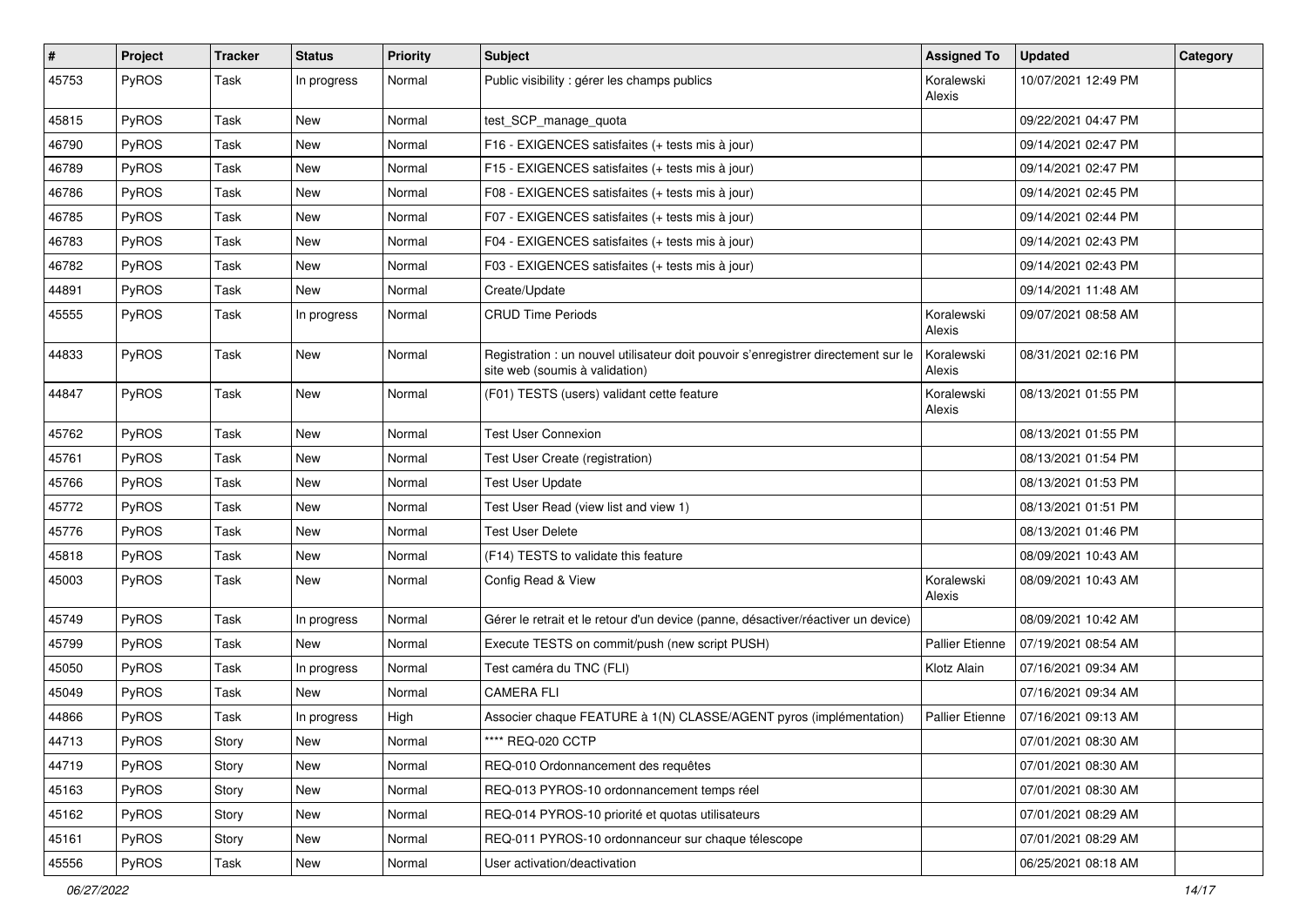| #     | Project | Tracker | <b>Status</b> | <b>Priority</b> | Subject                                                                                                                 | <b>Assigned To</b>     | <b>Updated</b>      | Category |
|-------|---------|---------|---------------|-----------------|-------------------------------------------------------------------------------------------------------------------------|------------------------|---------------------|----------|
| 44896 | PyROS   | Task    | New           | Normal          | On peut consulter la liste des SP                                                                                       |                        | 06/18/2021 03:17 PM |          |
| 44843 | PyROS   | Task    | New           | Normal          | ROLES : Un utilisateur peut avoir plusieurs roles                                                                       |                        | 06/18/2021 03:15 PM |          |
| 44897 | PyROS   | Task    | New           | Normal          | On peut voir la fiche détaillée d'un SP                                                                                 |                        | 06/16/2021 11:29 AM |          |
| 44894 | PyROS   | Task    | New           | Normal          | Un Observer peut créer un nouveau Proposal (SP) pour une Période<br>spécifique future                                   |                        | 06/16/2021 11:28 AM |          |
| 44716 | PyROS   | Story   | New           | Normal          | **** REQ-071 AJOUT OSMOSE                                                                                               |                        | 06/14/2021 01:19 PM |          |
| 44715 | PyROS   | Story   | New           | Normal          | **** REQ-065 AJOUT UPGRADE                                                                                              |                        | 06/14/2021 01:19 PM |          |
| 44718 | PyROS   | Story   | New           | Normal          | **** REQ-025 AJOUT TNC                                                                                                  |                        | 06/14/2021 01:19 PM |          |
| 44717 | PyROS   | Story   | New           | Normal          | **** REQ-022 TAROT NC                                                                                                   |                        | 06/14/2021 01:19 PM |          |
| 45452 | PyROS   | Story   | New           | Normal          | *** REQ-0XX REQUIREMENTS FROM CNES (PR)                                                                                 |                        | 06/14/2021 01:17 PM |          |
| 44812 | PyROS   | Story   | New           | Normal          | *** REQ-200 FOR TAROT NETWORK INTEGRATION                                                                               |                        | 06/14/2021 01:13 PM |          |
| 44369 | PyROS   | Task    | In progress   | Normal          | clean gdoc technique                                                                                                    | <b>Pallier Etienne</b> | 06/09/2021 01:09 PM |          |
| 44969 | PyROS   | Task    | New           | Normal          | (F07) AUTHORIZATIONS for this feature (who can do what) : documentation<br>& implementation                             |                        | 06/08/2021 08:21 AM |          |
| 44987 | PyROS   | Task    | <b>New</b>    | Normal          | (F08) AUTHORIZATIONS for this feature (who can do what) : documentation<br>& implementation                             |                        | 06/08/2021 08:20 AM |          |
| 45291 | PyROS   | Task    | <b>New</b>    | Normal          | (F10) AUTHORIZATIONS for this feature (who can do what) : documentation<br>& implementation                             |                        | 06/08/2021 08:19 AM |          |
| 45346 | PyROS   | Task    | New           | Normal          | (F10) ENTITIES - Initial data (fixture)                                                                                 |                        | 06/03/2021 09:17 AM |          |
| 45290 | PyROS   | Task    | New           | Normal          | (F10) ENTITIES - definition & implementation                                                                            |                        | 06/03/2021 09:17 AM |          |
| 45295 | PyROS   | Task    | New           | Normal          | Create DARK files (acquisition)                                                                                         |                        | 05/27/2021 11:22 AM |          |
| 45294 | PyROS   | Task    | New           | Normal          | Create BIAS files (acquisition)                                                                                         |                        | 05/27/2021 11:22 AM |          |
| 45293 | PyROS   | Task    | New           | Normal          | Create FLAT files (acquisition)                                                                                         |                        | 05/27/2021 11:21 AM |          |
| 45292 | PyROS   | Task    | New           | Normal          | (F10) TESTS to validate this feature                                                                                    |                        | 05/27/2021 11:11 AM |          |
| 44813 | PyROS   | Story   | New           | Normal          | REQ-123 Architecture extensible et Extensions privatisables                                                             |                        | 05/12/2021 12:21 PM |          |
| 45195 | PyROS   | Story   | <b>New</b>    | Normal          | REQ-122 Page information état agent                                                                                     |                        | 05/12/2021 12:18 PM |          |
| 45194 | PyROS   | Story   | New           | Normal          | REQ-121 Limiter le nombre d'essais de connexion d'un utilisateur                                                        |                        | 05/12/2021 12:17 PM |          |
| 45193 | PyROS   | Story   | <b>New</b>    | Normal          | REQ-120 Pages web dédiées pour gérer différents besoins                                                                 |                        | 05/12/2021 12:17 PM |          |
| 45192 | PyROS   | Story   | New           | Normal          | REQ-119 Analyse images : le service de traitement d'images doit être<br>interopérable (à distance, par service externe) |                        | 05/12/2021 12:17 PM |          |
| 45191 | PyROS   | Story   | New           | Normal          | REQ-118 Avoir un obturateur sur les caméras (Utile pour faire les Dark)                                                 |                        | 05/12/2021 12:16 PM |          |
| 45190 | PyROS   | Story   | New           | Normal          | REQ-117 Calibration : génération des images de calibration en fonction du<br>temps (DBF) (Dark dépend du temps pose)    |                        | 05/12/2021 12:16 PM |          |
| 45189 | PyROS   | Story   | New           | Normal          | REQ-116 Calibration astro: trouver une solution quand l'image est distendue<br>(distortion)                             |                        | 05/12/2021 12:16 PM |          |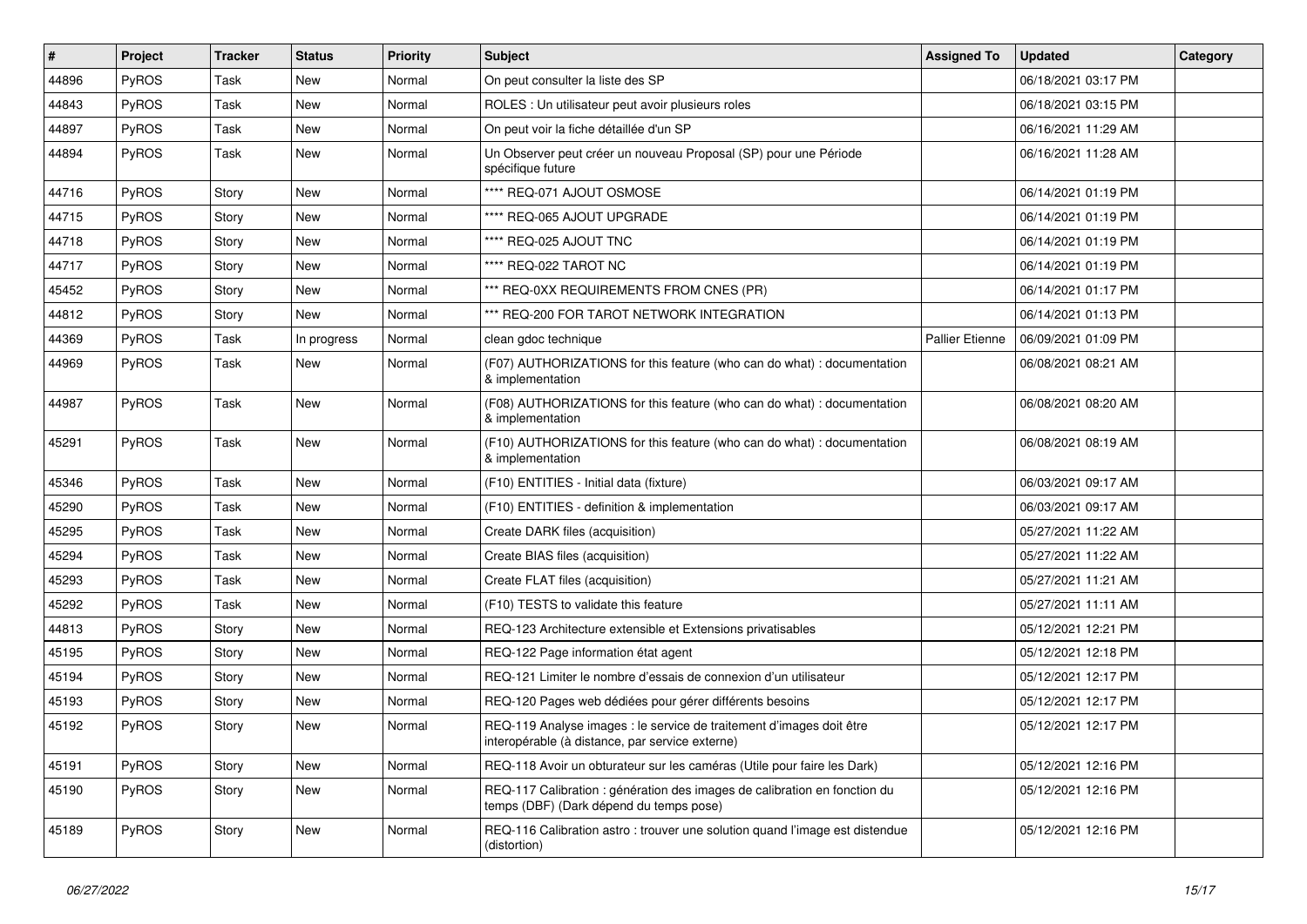| #     | Project      | <b>Tracker</b> | <b>Status</b> | <b>Priority</b> | Subject                                                                                                          | <b>Assigned To</b> | <b>Updated</b>      | Category |
|-------|--------------|----------------|---------------|-----------------|------------------------------------------------------------------------------------------------------------------|--------------------|---------------------|----------|
| 45188 | PyROS        | Story          | New           | Normal          | REQ-115 Calibration : traiter efficacement les fichiers de calibration DBF<br>(dark, bias, flat)                 |                    | 05/12/2021 12:15 PM |          |
| 45187 | PyROS        | Story          | New           | Normal          | REQ-114 Planification des séquences : Equité                                                                     |                    | 05/12/2021 12:15 PM |          |
| 45186 | PyROS        | Story          | New           | Normal          | REQ-113 Planification des séquences : Efficacité, efficience                                                     |                    | 05/12/2021 12:15 PM |          |
| 45185 | PyROS        | Story          | <b>New</b>    | Normal          | REQ-112 Planification des séquences : Flexibilité                                                                |                    | 05/12/2021 12:14 PM |          |
| 45182 | <b>PyROS</b> | Story          | New           | Normal          | REQ-109 Afficher infos utiles sur les requetes/séquences                                                         |                    | 05/12/2021 12:13 PM |          |
| 45180 | PyROS        | Story          | New           | Normal          | REQ-107 Suivi complet d'une requête, depuis son dépot, jusqu'à son<br>exécution, en passant par sa planification |                    | 05/12/2021 12:12 PM |          |
| 45179 | PyROS        | Story          | <b>New</b>    | Normal          | REQ-106 Requete appartient à un SP (lié à un PI qui est lié à des users)                                         |                    | 05/12/2021 12:12 PM |          |
| 45178 | PyROS        | Story          | New           | Normal          | REQ-105 Pouvoir enlever une séquence (scène) déposée pour en déposer<br>une autre                                |                    | 05/12/2021 12:11 PM |          |
| 45177 | PyROS        | Story          | <b>New</b>    | Normal          | REQ-104 Rôles utilisateurs (profils)                                                                             |                    | 05/12/2021 12:11 PM |          |
| 45176 | PyROS        | Story          | <b>New</b>    | Normal          | REQ-103 Connexion unique pour accéder à tous les services, si possible via<br>annuaire LDAP                      |                    | 05/12/2021 12:10 PM |          |
| 45174 | PyROS        | Story          | New           | Normal          | REQ-213 Sauvegarde temporaire des images brutes pour opérations de<br>maintenance                                |                    | 05/12/2021 12:01 PM |          |
| 45173 | PyROS        | Story          | <b>New</b>    | Normal          | REQ-212 Espace privé pour extensions et déploiement sans git                                                     |                    | 05/12/2021 12:00 PM |          |
| 45172 | PyROS        | Story          | New           | Normal          | REQ-211 Allsky scan                                                                                              |                    | 05/12/2021 11:58 AM |          |
| 45171 | <b>PyROS</b> | Story          | New           | Normal          | REQ-210 Affichage contenu BD                                                                                     |                    | 05/12/2021 11:58 AM |          |
| 45170 | PyROS        | Story          | New           | Normal          | REQ-209 Lecture des logs                                                                                         |                    | 05/12/2021 11:58 AM |          |
| 45169 | PyROS        | Story          | <b>New</b>    | Normal          | REQ-208 Lecture et téléchargement des images                                                                     |                    | 05/12/2021 11:57 AM |          |
| 45168 | PyROS        | Story          | New           | Normal          | REQ-207 Rapports de synthèse, outils de monitoring                                                               |                    | 05/12/2021 11:57 AM |          |
| 45167 | PyROS        | Story          | <b>New</b>    | Normal          | REQ-206 Espace mutualisé (comme CADOR)                                                                           |                    | 05/12/2021 11:57 AM |          |
| 45166 | <b>PyROS</b> | Story          | New           | Normal          | REQ-205 Bandeau en haut de pages pour messages d'info ou avertissement                                           |                    | 05/12/2021 11:56 AM |          |
| 45165 | PyROS        | Story          | New           | Normal          | REQ-204 Architecture site, différents espaces selon les roles                                                    |                    | 05/12/2021 11:56 AM |          |
| 45164 | PyROS        | Story          | <b>New</b>    | Normal          | REQ-203 GUI multilingue (choix de la langue)                                                                     |                    | 05/12/2021 11:55 AM |          |
| 44816 | <b>PyROS</b> | Story          | New           | Normal          | REQ-201 Définir une esthétique Tarot                                                                             |                    | 05/12/2021 11:53 AM |          |
| 45157 | PyROS        | Story          | New           | Normal          | REQ-002 Déclenchement des jobs sur déclenchement au lieu de scrutation                                           |                    | 05/12/2021 11:46 AM |          |
| 45156 | <b>PyROS</b> | Story          | New           | Normal          | REQ-004 POC GTRS et websocket                                                                                    |                    | 05/12/2021 11:45 AM |          |
| 45116 | PyROS        | Story          | New           | Normal          | REQ-039 SURETE_160 Sauvegarde des pannes                                                                         |                    | 05/12/2021 10:56 AM |          |
| 45115 | PyROS        | Story          | New           | Normal          | REQ-035 SURETE 130 Maintenance à distance                                                                        |                    | 05/12/2021 10:56 AM |          |
| 45117 | PyROS        | Story          | New           | Normal          | REQ-019 Mise à disposition des images et mesures                                                                 |                    | 05/12/2021 10:55 AM |          |
| 45120 | PyROS        | Story          | New           | Normal          | REQ-017 Information sur les requêtes soumises par l'utilisateur                                                  |                    | 05/12/2021 10:55 AM |          |
| 45118 | PyROS        | Story          | New           | Normal          | REQ-016 informations sur les composants de l'observatoire                                                        |                    | 05/12/2021 10:55 AM |          |
| 45121 | PyROS        | Story          | New           | Normal          | REQ-009 requêtes de calibration                                                                                  |                    | 05/12/2021 10:54 AM |          |